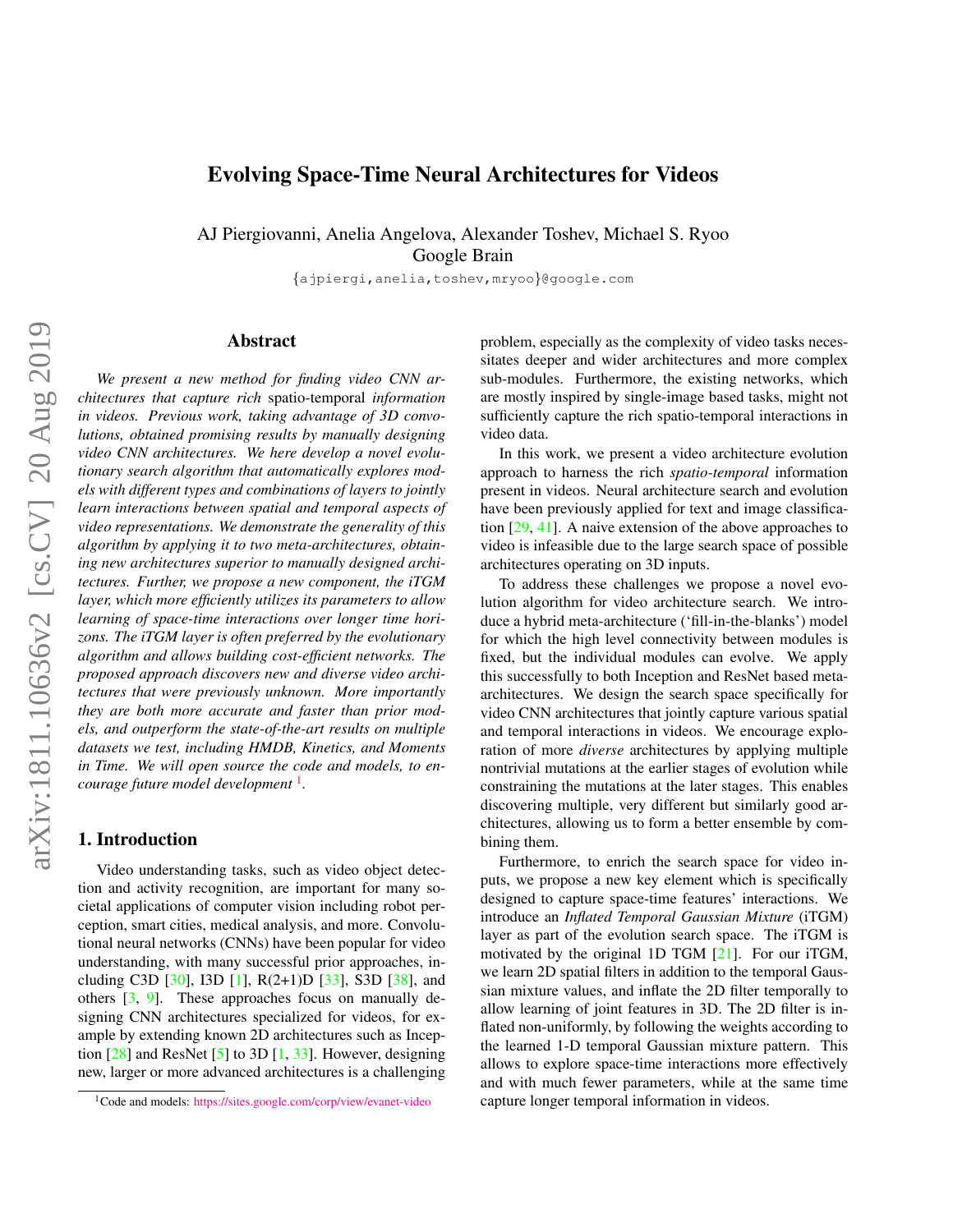<span id="page-1-2"></span>

Figure 1. Example of a video architecture obtained with evolution. Inception-like architecture. The color encodes the type of the layer, as indicated on the right. The numbers indicate the temporal size of the filters in each module. See text for discussion.

<span id="page-1-0"></span>

<span id="page-1-1"></span>Figure 2. Three different ResNet-like architectures obtained for the Kinetics dataset. Modules are repeated  $R$  times.

The proposed algorithm results in novel architectures which comprise interesting sub-modules (see Fig. [1](#page-1-0) and [2\)](#page-1-1). It discovers complex substructures, including modules with multiple parallel space-time conv/pooling layers focusing on different temporal resolutions of video representations. Other findings include: multiple different types of layers combined in the same module e.g., an iTGM layer jointly with  $(2+1)D$  convolutions and pooling layers; heterogeneous modules at different levels of the architecture, which is in contrast to previous handcrafted models. Furthermore, the evolution itself generates a diverse set of accurate models. By ensembling them, recognition accuracy increases beyond other homogeneous-architecture ensembles.

Our approach discovers models which outperform the state-of-the-art on public datasets we tested, including HMDB, Kinetics, and Moments in time. This is done with a generic evolutionary algorithm and no per-data hyperparamter tuning. Furthermore, the best found models are very fast, running at about 100 ms for a single model, and 250ms for an ensemble, both being considerably faster than prior models.

The main technical contributions of this paper are: 1) We propose a novel evolutionary approach for developing space-time CNN architectures, specifically designed for videos. We design the search space to specifically explore different space-time convolutional layers and their combinations and encourage diversity. 2) We introduce a new

space-time convolutional layer, the Inflated TGM layer, designed to capture longer-term temporal information. 3) The discovered models achieve state-of-the-art performance on several video datasets and are among the fastest models for videos. We provide new diverse architectures, ensembles and components which can be reused for future work. To our knowledge this is the first automated neural architecture search algorithm for video understanding.

## 2. Related work

CNNs for video understanding. Approaches considering a video as a space-time volume have been particularly successful  $[1, 4, 30, 31]$  $[1, 4, 30, 31]$  $[1, 4, 30, 31]$  $[1, 4, 30, 31]$  $[1, 4, 30, 31]$  $[1, 4, 30, 31]$  $[1, 4, 30, 31]$ , with a direct application of 3D CNNs to videos. C3D [\[30\]](#page-9-0) learned 3x3x3 XYT filters, which was not only applied to action recognition but also to video object recognition. I3D [\[1\]](#page-8-0) extended the Inception architecture to 3D, obtaining successful results on multiple activity recognition video datasets including Kinetics. S3D [\[38\]](#page-9-2) investigated the usage of 1D and 2D convolutional layers in addition to the 3D layers.  $R(2+1)D [33]$  $R(2+1)D [33]$  used the 2D conv. layers followed by 1D conv. layers while following the ResNet structure. Two-stream CNN design is also widely adopted in action recognition, which takes optical flow inputs in addition to raw RGBs [\[3,](#page-8-1) [27\]](#page-8-8). There are also works focusing on capturing longer temporal information in continuous videos using pooling [\[19\]](#page-8-9), attention [\[20\]](#page-8-10), and convolution [\[9\]](#page-8-2). Recurrent neural networks (e.g., LSTMs)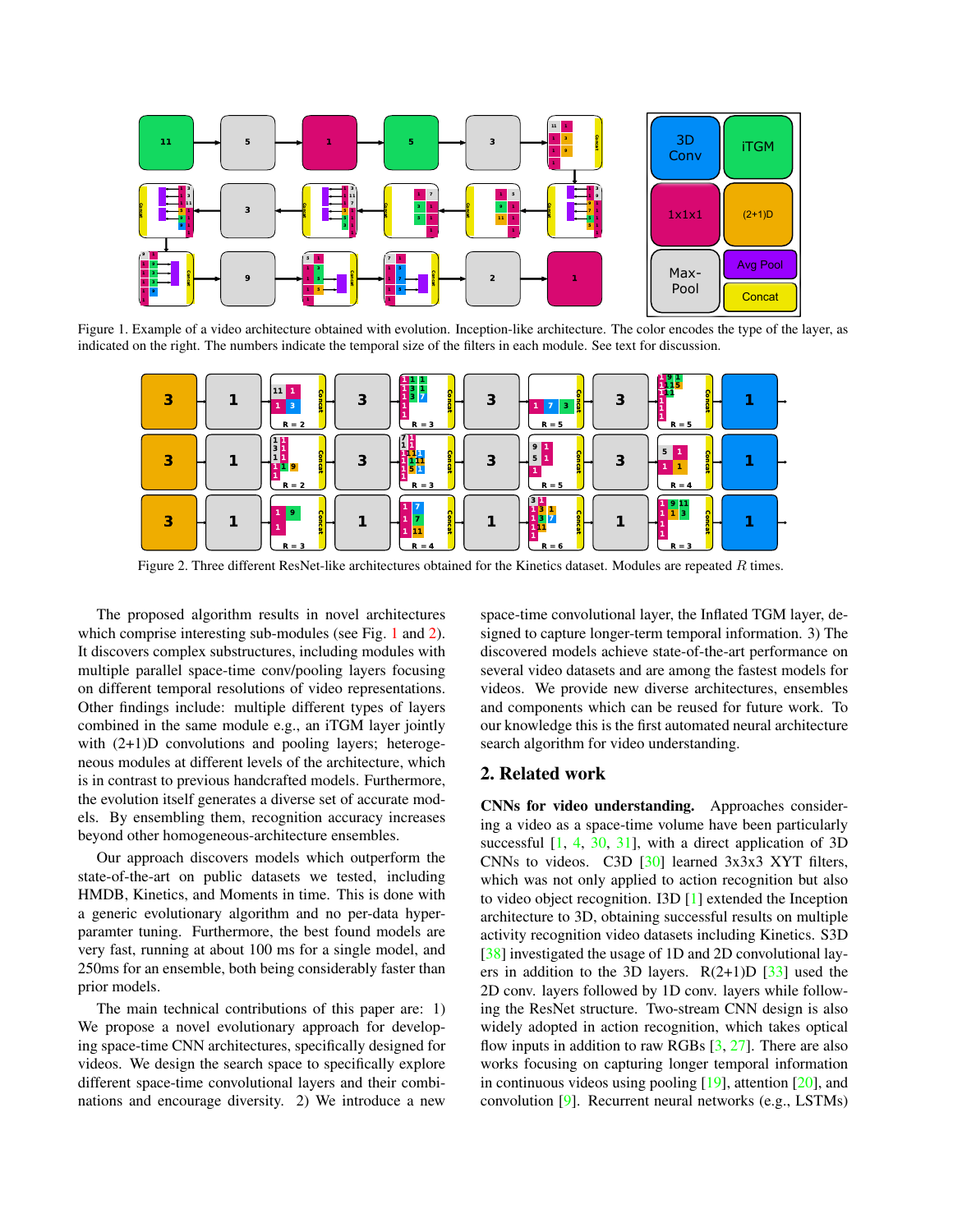<span id="page-2-1"></span>are also used to sequentially represent videos [\[19,](#page-8-9) [39\]](#page-9-5).

Neural architecture search. Neural network architectures have advanced significantly since the early convolutional neural network concepts of LeCun et al. [\[13\]](#page-8-11) and Krizhevsky et al. [\[11\]](#page-8-12): from developing wider modules, e.g., Inception [\[28\]](#page-8-3), or introducing duplicated modules [\[14\]](#page-8-13), residual connections [\[5,](#page-8-4) [37\]](#page-9-6), densely connected networks [\[6,](#page-8-14) [7\]](#page-8-15), or multi-task architectures: e.g., Faster-RCNN and RetinaNet for detection, and many others [\[15,](#page-8-16) [16,](#page-8-17) [24\]](#page-8-18). Recently several ground-breaking approaches have been proposed for automated learning/searching of neural network architectures, rather than manually designing them [\[23,](#page-8-19) [29,](#page-8-5) [41,](#page-9-3) [42\]](#page-9-7). Successful architecture search has been demonstrated for images and text [\[41,](#page-9-3) [42\]](#page-9-7), including object classification. Tran et al. [\[32\]](#page-9-8) analyze action recognition experiments with different settings, e.g., input resolution, frame rate, number of frames, network depth, all within the 3D ResNet architecture.

### 3. Convolutional layers for action recognition

We first review standard convolutional layers for videos and then introduce the new iTGM layer to learn longer temporal structures with fewer parameters and lower computational cost. Video CNNs are analogous to standard CNNs, with the difference of an additional temporal dimension in the input and all intermediate feature maps. In more detail, both input and feature maps are represented as 4D tensors XYTC with two spatial dimensions, one temporal and one for the pixel values or features (i.e., channels). Several forms of convolution on such tensors have been explored.

3D convolutional layer learns a standard 3D convolutional kernel over space and time [\[8\]](#page-8-20). It applies  $C_{out}$  kernels of dimension  $L \times H \times W \times C_{in}$  on a tensor of size  $T \times Y \times$  $X \times C_{in}$  to produce a tensor of size  $T \times Y \times X \times C_{out}$ . This layer has  $LHWC_{in}C_{out}$  parameters, which is an order of magnitude larger than CNNs and becomes prohibitive in many cases. Further, expanding 2D kernels to 3D has been explored [\[17\]](#page-8-21). I3D expanded kernels by stacking the 2D kernels L times, results in state-of-the-art performance [\[1\]](#page-8-0). (2+1)D convolutional layer decomposes a 3D kernel into a composition of a 2D spatial kernel followed by a 1D tem-poral kernel [\[33,](#page-9-1) [38\]](#page-9-2). It has  $HWC_{in}C_{out} + LC_{out}C_{out}$ parameters, and as such is more efficient than 3D convolution. However, it still depends on the time dimension L which limits the temporal size of the filter.

#### 3.1. 3D Inflated TGM layer

The recently introduced Temporal Gaussian Mixture layer (TGM) [\[21\]](#page-8-6) is a specialized 1D convolutional layer designed to overcome the limitations of standard 1D convolutional layers. In contrast to the standard 1D temporal convolutional layer, which was often used in video CNNs such as R(2+1)D, a TGM layer represents its filter as a mixture



<span id="page-2-0"></span>Figure 3. The iTGM layer. Example of inflated TGM kernels.

of 1D Gaussians. This makes the number of its learnable parameters independent of the temporal filter size; with a TGM layer, one does not have to handle all kernel weights but only the Gaussian mixture parameters.

In this work, we employ the above idea to define a 3D space-time kernel directly, named *Inflated Temporal Gaussian Mixture* layer (iTGM). We 'inflate' the 2D spatial kernels to 3D by representing 3D kernel as a product of two kernels:

 $S \star K$ 

where S is the 'inflated' 2D convolution and K is a temporal 1D kernel defined using a mixture of Gaussians (see Fig. [3\)](#page-2-0).

The Gaussian mixture kernel  $K$  is defined as follows. Denote by  $\mu_m$  and width  $\sigma_m$  the center and width of M Gaussians,  $m \in \{0, \ldots, M\}$ . Further, denote by  $a_{im}$ ,  $i \in$  $\{0, \ldots, C_{out}\}$  soft-attention mixing-weights. The temporal Gaussian kernels read:

$$
\hat{K}_{ml} = \frac{1}{Z} \exp\left(-\frac{(l - \mu_m)^2}{2\sigma_m^2}\right) \tag{1}
$$

where Z is a normalization:  $\sum_{l=0}^{L} \hat{K}_{ml} = 1$ . Then, the a mixture of the above Gaussian kernels is:

$$
K_{il} = \frac{\exp(a_{im})}{\sum_{j} \exp(a_{ij})} \hat{K}_{ml}.
$$
 (2)

This results in K being a  $C_{out} \times L$  kernel; i. e., a temporal kernel with  $C_{out}$  output channels. We apply this kernel on the output of the spatial kernel. Thus, we obtain a  $L \times H \times$  $W \times C_{in} \times C_{out}$  kernel, using only  $HWC_{in}C_{out} + 2M +$  $MC_{out}$  parameters.

In practice,  $\mu$  is constrained to be in [0, L],  $\mu$  =  $(1/2)(L-1)\tanh(\hat{\mu})+1$ . and  $\sigma$  is positive,  $\sigma^2 = \exp(\hat{\sigma})$ . Further, M is a hyperparameter, typically smaller than L.

The parameters of the iTGM layer – spatial kernel parameters,  $\mu_m$ ,  $\sigma_m$ , and  $a_{im}$  – are all differentiable, and are learned from data for the specified task. The above layer behaves exactly like the standard 3D XYT convolution. Note that this layer learns fewer parameters than both 3D and (2+1)D convolution, and can learn temporally longer kernels as the number of parameters is independent of the length, L. Examples of inflated TGMs are shown in Fig. [3.](#page-2-0)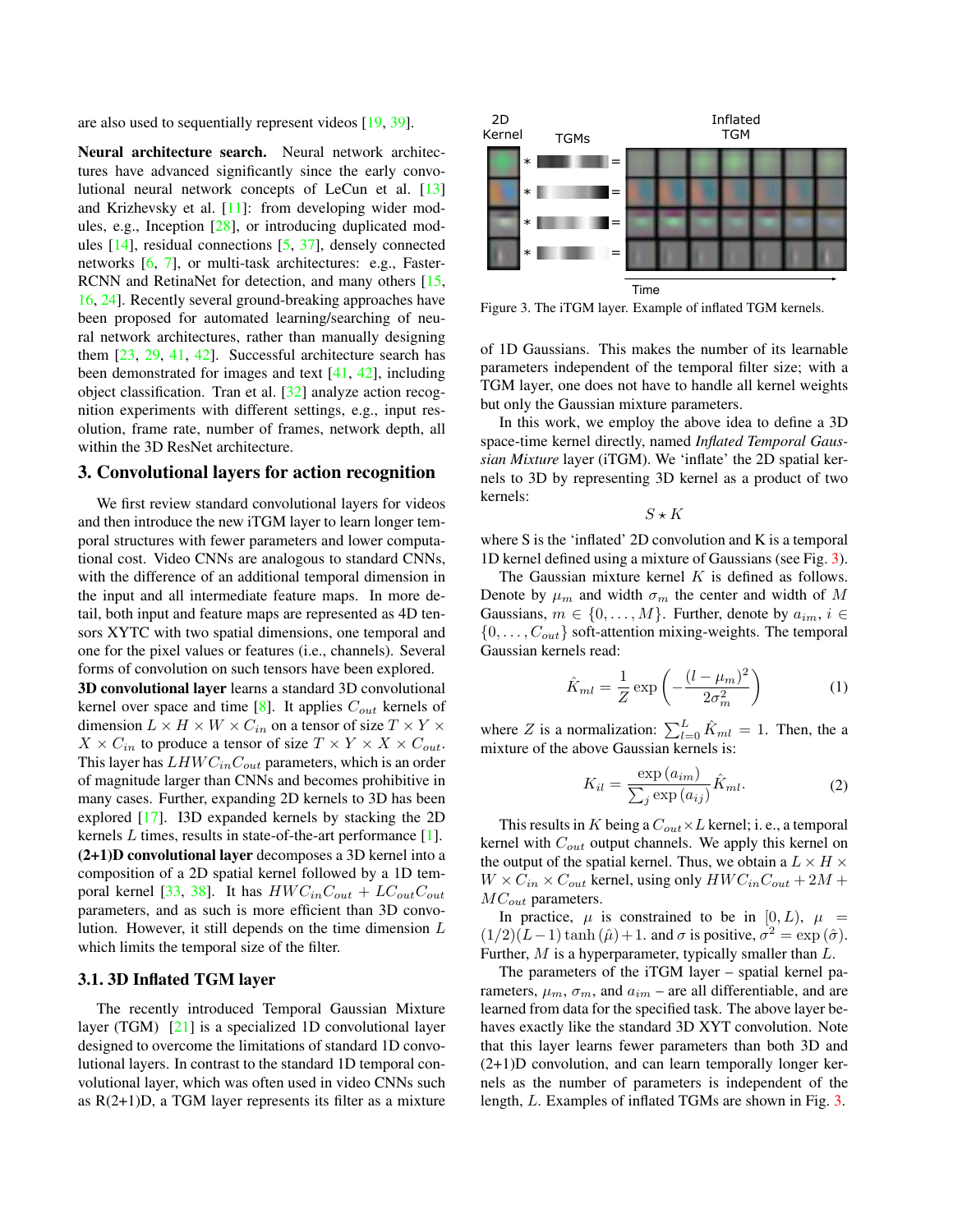<span id="page-3-2"></span>

<span id="page-3-0"></span>Figure 4. Our ResNet-like 'fill-in-the-blanks' meta-architecture: each heterogeneous module is repeated  $R$  times, based on the evolution.

### 4. Neural architecture evolution for videos

We design our neural architecture search specifically for videos, and propose the following:

- Use of 'fill-in-the-blanks' meta-architectures to limit the search space and generate both trainable and highperforming architectures.
- Search among combinations of six different types of space-time convolution/pooling layer concatenations where their temporal duration can vary in large ranges.
- We specially design mutation operations to more effectively explore the large space of possible architectures.
- We propose an evolutionary sampling strategy which encourages more diverse architectures early in the search.

Neural architecture evolution finds better-performing architectures by iteratively modifying a pool of architectures. Starting from a set of random architectures, it mutates them over multiple rounds, while only retaining the better performing ones. Recent studies [\[22\]](#page-8-22) show that evolutionary algorithms can find good image architectures from a smaller number of samples, as opposed to model search algorithms using reinforcement learning [\[41\]](#page-9-3). This makes evolution more suitable for video architecture search, as video CNNs are expensive to train. Further, it allows for mutating architectures by selecting and combining various space-time layers which more effectively process inputs with much larger dimensionality. The evolution also enables obtaining multiple different architectures instead of a single architecture which we use to build a powerful ensemble.

#### <span id="page-3-1"></span>4.1. Search space and base architecture

We evolve our architectures to have heterogeneous modules, motivated by the recent observations that video CNN architectures may need differently sized temporal filters at different layers, e.g., bottom-heavy vs. top-heavy [\[38\]](#page-9-2). In order to keep the entire search space manageable while evolving modules heterogeneously, we use a meta-architecture where internal sub-modules are allowed to evolve without constraints but the high level architecture has a fixed number of total modules. We used both an Inception-like and ResNet-like meta-architecture. The Inception meta-architecture follows the popular Inception architecture, with five layers forming the 'stem' followed by Inception modules whose structure is evolved. The ResNetlike meta-architecture is illustrated in Figure [4.](#page-3-0) This metaarchitecture is composed of two fixed convolutional layers (i.e., the 'stem') followed by four residual Inception modules interspersed with max-pooling layers. Each residual Inception module can be repeated  $R$  times and has a residual connection. Figure [5](#page-4-0) shows an example module.

Each module can have multiple parallel convolutional or pooling layers and its specific form is chosen through evolution. We constrain the complexity of the connections between the layers within a module while making the evolution explore temporal aspects of the modules. More specifically, we make each module have 1-6 parallel 'streams' with four different stream types: (i) one  $1x1x1$  conv., (ii) one space-time conv. layer after one 1x1x1 layer, (iii) two space-time conv. layers after one  $1x1x1$ , and (iv) a spacetime pooling followed by one  $1x1x1$ . Figure [5](#page-4-0) shows the four types. The architecture evolution focuses on modifying each module: selecting layer types and its parameters, selecting the number of parallel layers, and for the residual ones, how many times should each module be repeated.

The convolutional layers have  $\{1, 3, 5, 7, 9, 11\}$  as the set of possible temporal kernel sizes. As a result, the architecture search space size is  $O((3 \times 6+1)^{5+B \times N}+(6+1)^{D \times N})$ where  $B$  and  $D$  are the maximum of number of spacetime conv and pooling layers we allow in each module, and  $N = 4$  or 9 is the number modules in the meta-architecture. There are 2 or 5 individual layers (often also called a 'stem') before the modules. Each space-time conv. layer has  $3 \times 6$ possible options and each space-time pooling has 6 options. Also, there is the option to add/omit the layer, making the total number of choices  $3 \times 6 + 1$  and  $6 + 1$ . For the ResNetlike models, we allow modules to be repeated up to 6 times. We fix the spatial size of the kernels to be  $3 \times 3$ . Although the search space is very big, the idea is that an exhaustive search is not necessary and it is possible to find good local optima by evolving from various initial samples (i.e., architectures).

#### 4.2. Evolutionary algorithm

Algorithm [1](#page-4-1) summarizes the architecture search. In a standard genetic algorithm setting, we maintain a population of size  $P$ , where each individual in the population is a particular architecture. Initial architectures are obtained by randomly sampling from our large search space, encouraging diversity and exploration. At each round of the evolution, the algorithm randomly selects  $S$  number of samples from the entire population and compares their recognition performance. The architecture with the highest fitness (i.e., validation accuracy) becomes the 'parent', and mutation operators are applied to the selected parent to generate a new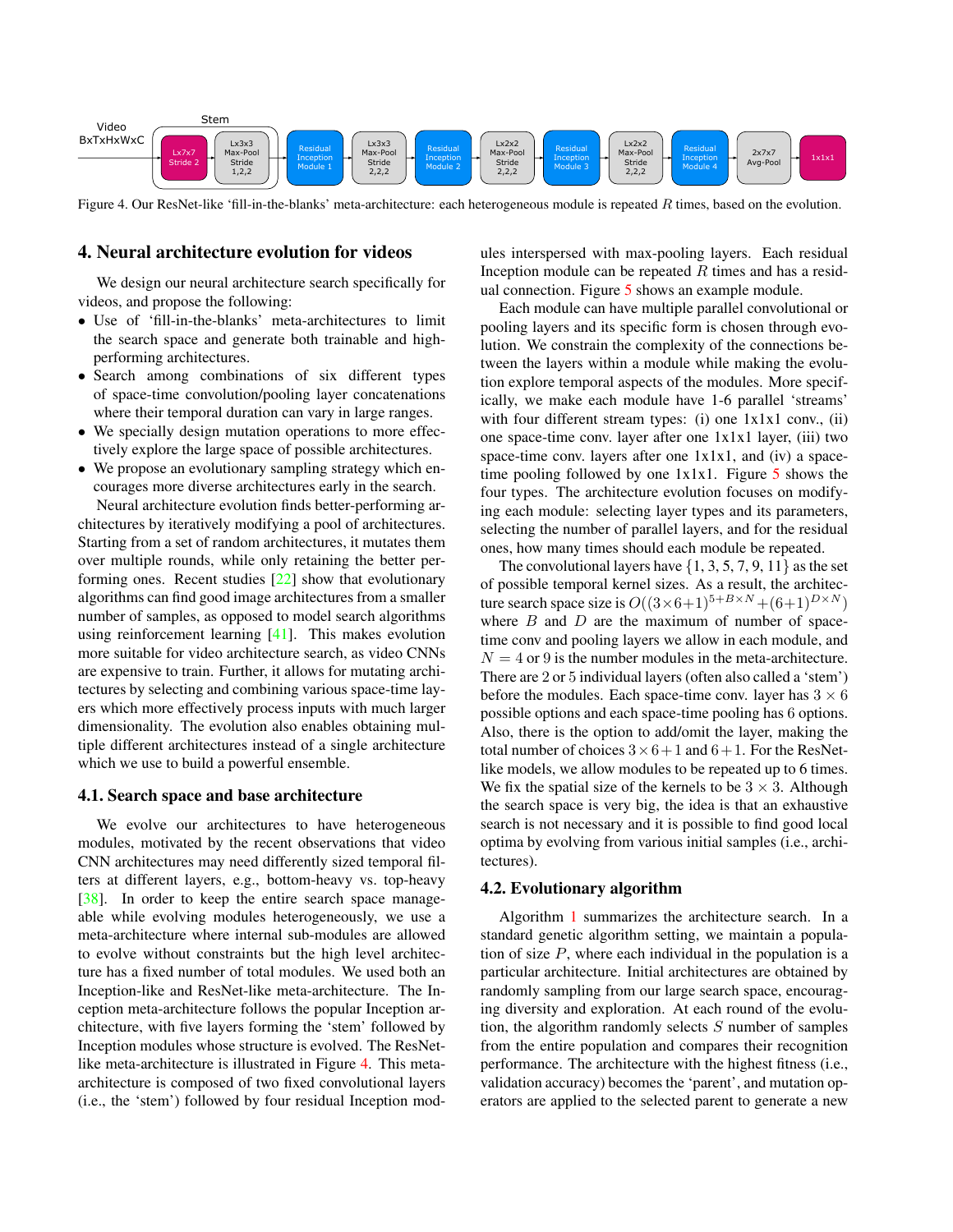<span id="page-4-3"></span>

<span id="page-4-0"></span>Figure 5. A example structure of the a residual Inception module with 4 layer streams. There could be 1-6 parallel streams (with 4 types) and a residual connection from input to output.

'child' architecture to be added to the population. Whenever a new architecture is added, it is trained with the training set for a number of iterations, and is evaluated with a separate validation set (different from the actual test and validation sets) to measure the recognition accuracy. This performance becomes the 'fitness' of the architecture. Having  $S$  where  $1 < S \le P$  controls the randomness in of the parent selection. It avoids the algorithm repeatedly selecting the same parent, which might already be at a local maximum.

<span id="page-4-1"></span>

| <b>Algorithm 1</b> Evolutionary search algorithm |
|--------------------------------------------------|
| <b>function SEARCH</b>                           |
| Randomly initialize the population, $P$          |
| Evaluate each individual in P                    |
| for $i <$ number of evolutionary rounds do       |
| $S =$ random sample of 25 individuals            |
| $parent =$ the most fit individual in S          |
| $child = parent$                                 |
| for max( $\lceil d - \frac{i}{r} \rceil, 1$ ) do |
| $child = mutate(child)$                          |
| end for                                          |
| evaluate <i>child</i> and add to population      |
| remove least fit individual from population      |
| end for                                          |
| end function                                     |

Mutations. The mutation operators modify the parent architecture to generate a new child architecture. In order to explore the architecture search space we describe in Section [4.1](#page-3-1) efficiently, we consider the following 4 mutation operators: (i) Select a space-time conv. layer within the parent architecture, and change its 'type'. (ii) Select a space-time conv. layer or a pooling layer, and change its temporal size  $(i.e., L)$ . (iii) Select a module from the parent architecture, and add/remove a parallel layer stream. We constrain the number of parallel layer streams to be 1-6. We additionally constrain each module to have a fixed number of output filters which are evenly divided between the parallel layers. (iv) Select a module and change the number of times it is



<span id="page-4-2"></span>Figure 6. Example mutations applied to a module, including (a) layer type change, (b) filter length change, and (c) layer addition.

repeated. Figure [6](#page-4-2) illustrates examples of our mutation operators applied to layers of a module.

Diversity. Importantly, we design the mutation in our algorithm to happen by applying multiple randomly chosen mutation operators. In order to encourage more diverse architectures, we develop the strategy of applying many mutation operators in the early stage of the evolution while reducing the amount of mutations in the later stages, which is analogous to controlling the learning rate in a CNN model learning. As described in Algorithm [1,](#page-4-1) we apply  $\max(d - \frac{i}{r}, 1)$  number of mutation operators where d is the maximum number of operators we want to apply in the beginning, and  $r$  controls how quickly we want to decrease their numbers linearly. Once a child architecture is added to the population, in order to maintain the size of the population to  $P$ , the evolutionary algorithm selects an individual to discard from the pool. We tried different removal criteria including the lowest fitness and the oldest (i.e., [\[22\]](#page-8-22)), which did not make much difference in our case.

Ensemble. We obtain a number of top performing architectures after the evolutionary search is completed, thanks to our evolutionary algorithm promoting populations with diverse individual architectures. Thus, we are able to construct a strong ensemble from the diverse models by averaging the outputs of their softmax layers:  $F^*(x) = \sum_i F_i(x)$ where x is the input video and  $F_i$  are the top models. In the experiments, we found our approach obtains very diverse, top performing architectures. Ensembling further improves the overall recognition. We named our final ensemble network as EvaNet (Evolved Video Architecture).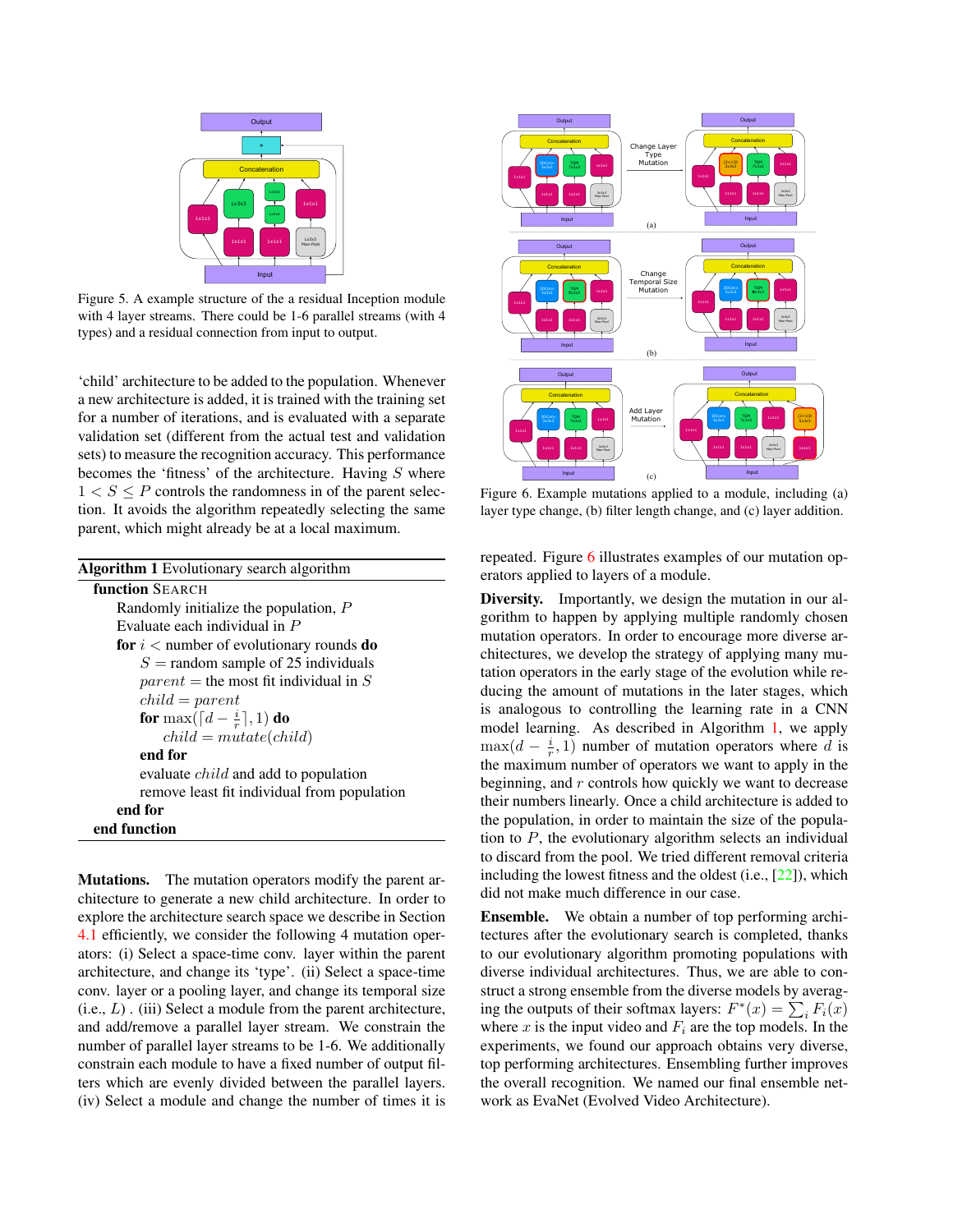## <span id="page-5-2"></span>5. Experiments

Although our evolutionary architecture search is applicable to various different video understanding tasks, here we focus on human activity recognition. The video CNN architectures are evolved using public datasets. Fitness of the architectures during evolution is measured on a subset of the training data. In all experiments, the evolutionary algorithm has no access to the test set during training and evolution. In more detail, we use following datasets:

HMDB [\[12\]](#page-8-23) is a dataset of human motion videos collected from a variety of sources. It is a common datasets for video classification and has ∼7K videos of 51 action classes.

Kinetics [\[10\]](#page-8-24) is a large challenging video dataset with 225,946 training and 18,584 validation videos. We use the currently available version (Kinetics-400 dataset), which has about 25k fewer training videos than original Kinetics dataset (i.e., missing about 10% of train/val/test data). This makes the dataset more difficult to train, and not comparable to the previous version.

**Charades [\[26\]](#page-8-25)** is an activity recognition dataset with  $\sim$ 10K videos, whose durations are 30 seconds on average. We chose Charades to particularly confirm whether our architecture evolution finds structures different from those found with shorter videos like Kinetics. We use the standard classification evaluation protocol.

Moments in Time [\[18\]](#page-8-26) is a large-scale dataset for understanding of actions and events in videos (339 classes, 802,264 training, 33,900 validation videos).

#### 5.1. Experimental setup

Architecture evolution is done in parallel on smaller input size and fewer number of iterations. Details can be found in the appendix. We perform evolution for 2000 rounds: generating, mutating, training/evaluating, and discarding 2000 CNN architectures. Note that ∼300 rounds were often sufficient to find good architectures (Figure [7\)](#page-7-0). Once the architecture evolution is complete and the top performing models are found, they are trained on full inputs. Baselines. We compare our results to state-of-the-art activity recognition methods. We train (1) the original I3D [\[1\]](#page-8-0) with standard 3D conv. layers. We also train an Inception model with: (2) 3D conv. layers with  $L = 3$ , (3) (2+1)D conv. layers, and (4) the proposed iTGM layers. The difference between (1) and (2) is that (1) uses  $L = 7$  in the first 3D conv. layer and  $L = 3$  in all the other 3D layers (a handcrafted design), while (2) uses  $L = 3$  in all its layers.

## 5.2. Results

Next, we report the results of the proposed method and compare with baselines and prior work. This is not only done in terms of recognition accuracy but also in terms of computational efficiency. As shown in Table [7,](#page-6-0) our individual models are 4x faster and the ensemble (EvaNet) is 1.6x

<span id="page-5-0"></span>Table 1. HMDB split 1 comparison to baselines, with and without Kinetics pre-training. The models were all initialized with ImageNet weights.

|                                                        |                         | <b>HMDB</b> |                               |      |           | HMDB(pre-train) |
|--------------------------------------------------------|-------------------------|-------------|-------------------------------|------|-----------|-----------------|
|                                                        |                         |             | RGB Flow RGB+F RGB Flow RGB+F |      |           |                 |
| <b>Baselines</b>                                       |                         |             |                               |      |           |                 |
| 13D                                                    | 49.5                    | 61.9        | 66.4                          | 74.8 | 77.1      | 80.1            |
| 3D Conv                                                |                         | 47.4 60.5   | 65.9                          | 74.3 | 76.8      | 79.9            |
| $(2+1)D$ Conv                                          |                         | 27.8 56.4   | 51.8                          |      | 74.4 76.5 | 79.9            |
| iTGM Conv                                              | 56.5                    | 62.5        | 68.2                          | 74.6 | 76.7      | 79.9            |
| 3D-Ensemble                                            |                         |             | 67.6                          |      |           | 80.4            |
| iTGM-Ensemble                                          |                         |             | 69.5                          |      |           | 80.6            |
| Top individual models from evolution                   |                         |             |                               |      |           |                 |
| Top 1                                                  | 60.7                    | 63.2        | 70.3                          |      | 74.4 78.7 | 81.4            |
| Top 2                                                  | 63.4                    | 62.5        | 71.2                          | 75.8 | 78.4      | 80.6            |
| Top 3                                                  | 60.5                    | 63.1        | 70.5                          | 75.4 | 78.9      | 79.7            |
| EvaNet                                                 |                         |             | 72.8                          |      |           | 82.7            |
| Table 2. HMDB performances averaged over the 3 splits. |                         |             |                               |      |           |                 |
| Two-stream $[27]$<br>59.4                              |                         |             |                               |      |           |                 |
| Two-stream+IDT $[3]$<br>69.2                           |                         |             |                               |      |           |                 |
|                                                        | $R(2+1)D$ [33]          |             |                               |      | 78.7      |                 |
|                                                        | Two-stream I3D [1]      |             |                               |      | 80.9      |                 |
| PoTion $[2]$                                           |                         |             |                               |      | 80.9      |                 |
| 81.3<br>Dicrim. Pooling [35]                           |                         |             |                               |      |           |                 |
|                                                        | <b>DSP</b> [34]         |             |                               |      | 81.5      |                 |
|                                                        |                         |             | Top model (Individual, ours)  |      | 81.3      |                 |
|                                                        | 3D-Ensemble             |             |                               |      | 79.9      |                 |
|                                                        | iTGM-Ensemble           |             |                               |      | 80.1      |                 |
|                                                        | EvaNet (Ensemble, ours) |             |                               |      | 82.3      |                 |
|                                                        |                         |             |                               |      |           |                 |

<span id="page-5-1"></span>faster than standard methods like ResNet-50. Both of our meta-architectures perform similarly. Below, we report results of the ResNet-like architecture (see suppl. material for further results).

HMDB: Table [1](#page-5-0) shows the accuracy of the evolved CNNs compared to the baseline architectures, where the evaluation is done on 'split 1'. We see improved accuracy of our individual models as well as ensembles. We also confirm that the EvaNet ensemble is superior to the ensembles obtained by combining other architectures (e.g., 3D ResNet). Table [2](#page-5-1) compares our performance with the previous state-of-the-arts on all three splits following the standard protocols. As seen, our EvaNet models have strong performances outperfoming the state-of-the-art.

Kinetics: Table [13](#page-11-0) shows the classification accuracy of our algorithm on Kinetics-400, and compares with baselines, other ensembles, and the state-of-the-art. The architecture evolution finds better performing models than any prior model. Further the ensemble of 3 models (EvaNet) improves the performance and outperforms other ensembles, including and ensemble of diverse, standard architectures.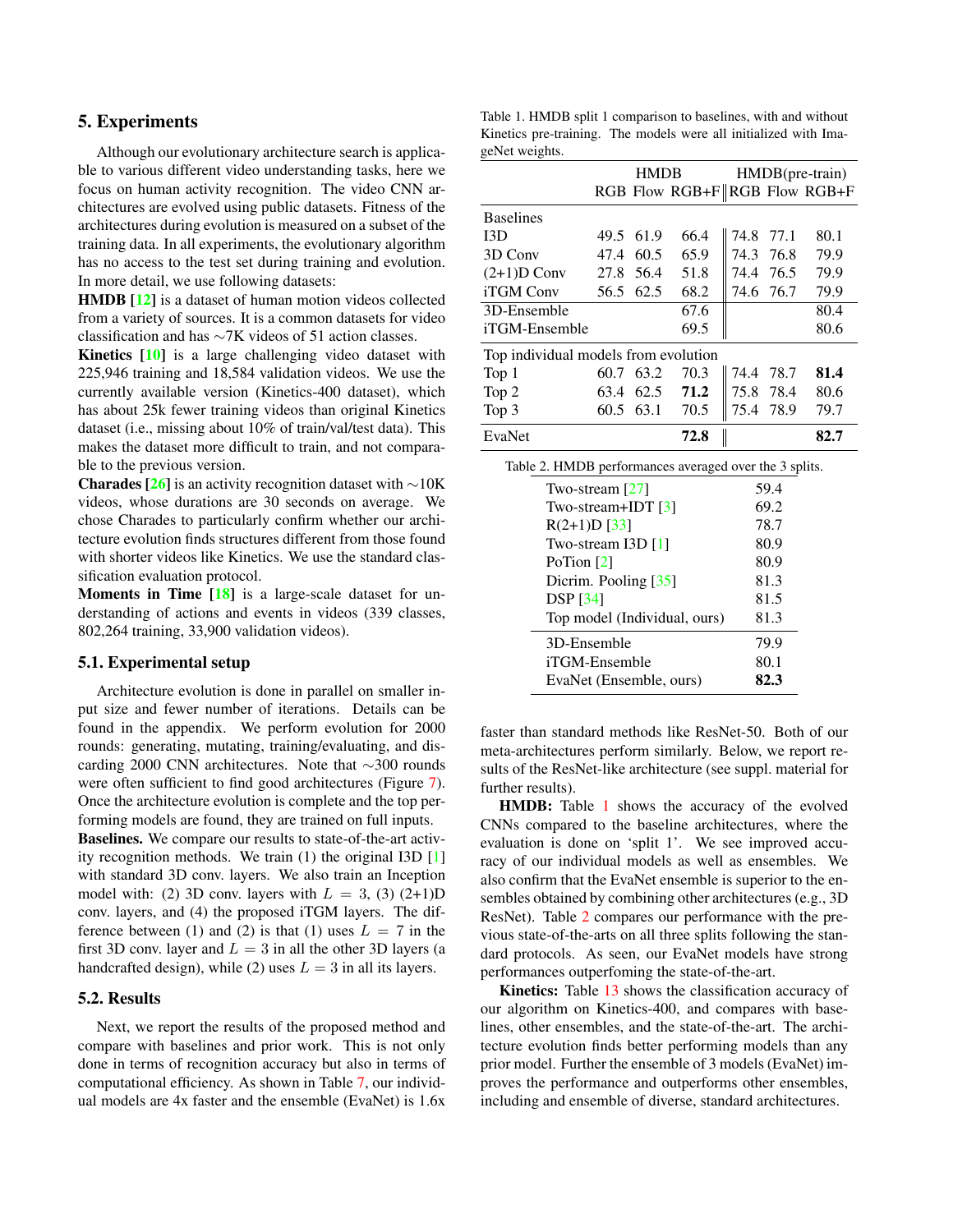<span id="page-6-3"></span>Table 3. Performances on Kinetics-400 Nov. 2018 version. Note that this set is ∼10% smaller (in training/validation set size) than the initial version of Kinetics-400. We report the numbers based on models trained on this newest version. Baselines are shown on top, followed by the state-of-the-arts, and then our methods.

| Method                                      | Accuracy |
|---------------------------------------------|----------|
| 3D Conv                                     | 72.6     |
| $(2+1)D$ Conv                               | 74.3     |
| <b>iTGM</b> Conv                            | 74.4     |
| ResNet-50 (2+1)D                            | 72.1     |
| ResNet-101 $(2+1)D$                         | 72.8     |
| 3D-Ensemble                                 | 74.6     |
| iTGM-Ensemble                               | 74.7     |
| Diverse Ensemble $(3D, (2+1)D, iTGM)$       | 75.3     |
| Two-stream I3D [1]                          | 72.6     |
| Two-stream S3D-G [38]                       | 76.2     |
| $ResNet-50 + Non-local [36]$                | 73.5     |
| Arch. Ensemble (I3D, ResNet-50, ResNet-101) | 75.4     |
| Top 1 (Individual, ours)                    | 76.4     |
| Top 2 (Individual, ours)                    | 75.5     |
| Top 3 (Individual, ours)                    | 75.7     |
| Random Ensemble                             | 72.6     |
| EvaNet (Ensemble, ours)                     | 77.2     |

Table 4. Charades classification results against state-of-the-arts.

<span id="page-6-1"></span>

|                          | mAP  |
|--------------------------|------|
| Two-Stream [25]          | 18.6 |
| Two-Stream $+$ LSTM [25] | 17.8 |
| Async-TF $[25]$          | 22.4 |
| <b>TRN [40]</b>          | 25.2 |
| Dicrim. Pooling $[35]$   | 26.7 |
| Non-local NN $[36]$      | 37.5 |
| 3D-Ensemble (baseline)   | 35.2 |
| iTGM-Ensemble (baseline) | 35.7 |
| Top 1 (Individual, ours) | 37.3 |
| Top 2 (Individual, ours) | 36.8 |
| Top 3 (Individual, ours) | 36.6 |
| EvaNet (Ensemble, ours)  | 38.1 |

Charades: We also test our approach on the popular Charades dataset. Table [4](#page-6-1) compares against the previously reported results (we use Kinetics pre-training as in [\[36\]](#page-9-11)). As shown, we outperform the state-of-the-art and establish a new one with our EvaNet. Our CNNs only use RGB input (i.e., one-stream) in this experiment.

Transfer learned architectures - Moments in Time: We evaluate the models evolved on Kinetics by training it on another dataset: Moments in Time [\[18\]](#page-8-26). Table [5](#page-6-2) shows the results, where we see that the models outperform prior

<span id="page-6-2"></span>Table 5. Moments in time. We show that models evolved on Kinetics transfer to similar datasets.

| Method                                      | Accuracy |
|---------------------------------------------|----------|
| I3D[18]                                     | 29.5     |
| ResNet-50                                   | 30.5     |
| $ResNet-50 + NL [36]$                       | 30.7     |
| Arch. Ensemble (I3D, ResNet-50, ResNet-101) | 30.9     |
| Top 1 (Individual, ours)                    | 30.5     |
| EvaNet (Ensemble, ours)                     | 31.8     |

Table 6. Test accuracy across datasets for a model evolved on a single dataset.

| Method                     | Kinetics | Charades | <b>HMDB</b> | MiT  |
|----------------------------|----------|----------|-------------|------|
| <b>Evolved on Kinetics</b> | 77.2     | 37.8     | 82.3        | 31.8 |
| <b>Evolved on Charades</b> | 76.5     | 38.1     | 81.8        | 31.1 |
| Evolved on HMDB            | 77.0     | 37.5     | 82.3        | 31.6 |
| Best without evolution     | 76.2     | 37.5     | 815         | 30.7 |

<span id="page-6-0"></span>Table 7. Runtime measured on a V100 GPU. Accuracy numbers on Kinetics-400 are added for context. These numbers are evaluation time for 1 128 frame clip at 224x224.

| Method                          | Accuracy | Runtime           |
|---------------------------------|----------|-------------------|
| 13D                             | 72.6     | 337 <sub>ms</sub> |
| S3D                             | 75.2     | 439ms             |
| ResNet-50                       | 71.9     | 526ms             |
| $ResNet-50 + Non-local$         | 73.5     | 572ms             |
| I3D iTGM (ours)                 | 74.4     | $274$ ms          |
| Individual learned model (ours) | 75.5     | <b>108ms</b>      |
| EvaNet (Ensemble, ours)         | 77.2     | 258ms             |

methods and baselines. This is particularly appealing as the evolution is done on another dataset and successfully transfers to a new dataset.

Ensembling and runtime. One key benefit of evolving model architectures is that the resulting models are naturally diverse, as they are evolved from very different initial random models. As shown in Table [13,](#page-11-0) we compared with an ensemble of three different baselines (3D Conv +  $(2+1)D +$ iTGM) and with an ensemble of different architectures (e.g., I3D + ResNet-50 + ResNet-101). Both are outperformed by EvaNet, although the base models are individually strong.

Furthermore, our evolved models are very efficient performing inference on a video in ∼100 ms (Table [7\)](#page-6-0). Note that even an ensemble is faster, 258 ms, than previous individual models which makes the proposed approach very suitable for practical use with higher accuracy and faster runtimes. This gain in runtime is due to the use of parallel shallower layers and the use of iTGM layers, which is by itself faster than prior layers (274ms vs 337ms).

Architecture findings. Figures [1](#page-1-0) and [2](#page-1-1) show examples of the architectures found. Interesting substructures discovered include: (1) modules combining multiple spacetime pooling layers with different temporal intervals and (2)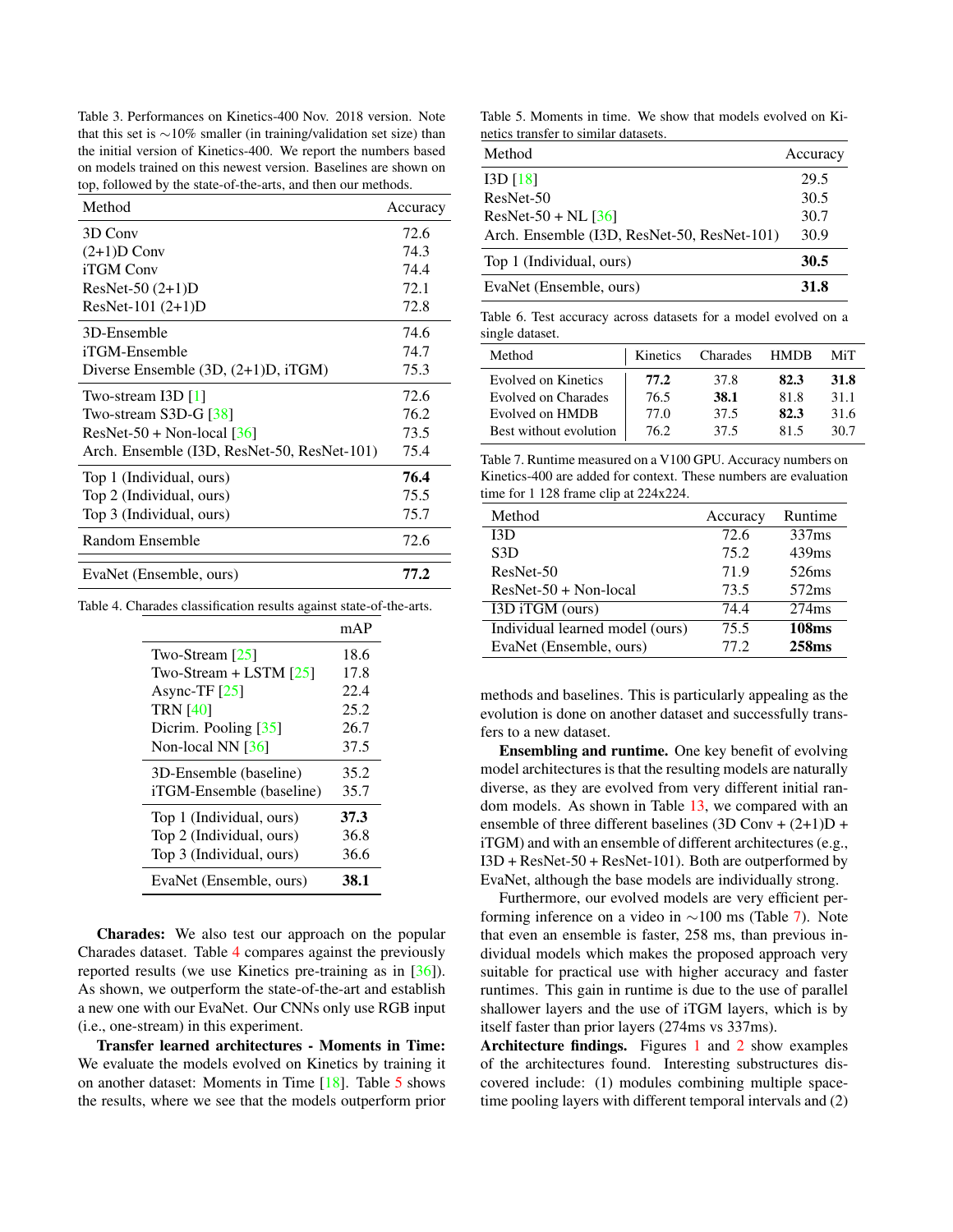Table 8. Comparison between models from different hybrid metaarchitectures. Kinetics dataset.

<span id="page-7-1"></span>

| Method                            | Accuracy |
|-----------------------------------|----------|
| EvaNet Inception (Ensemble, ours) | 76.8     |
| EvaNet ResNet (Ensemble, ours)    | 77 2.    |
| EvaNet Combined (Ensemble, ours)  | 77.4     |

<span id="page-7-2"></span>Table 9. Statistics of the top models. iTGM layers are most common and have longest temporal duration. Kinetics dataset.

| Number of Layers |    |          |      | Ave. Temporal Length |          |      |      |
|------------------|----|----------|------|----------------------|----------|------|------|
|                  | 3D | $(2+1)D$ | iTGM | 3D                   | $(2+1)D$ | iTGM | Pool |
| Top 1            |    |          | 16   |                      | 7.2      | 7.2  | 6.0  |
| Top 2            | O  |          | 12   | 7.8                  | 8.1      | 8.6  | 5.7  |
| Top 3            |    |          | 15   | 6                    | 7.8      | 8.5  | 6.2  |

modules heavily relying on Inflated TGM or (2+1)D conv. layers instead of standard 3D conv. layers. Such modules were commonly observed at most of the locations in the architectures, while being very diverse and heterogeneous.

Video CNN architectures may evolve differently depending on the datasets. This is as expected, and we were able to explicitly confirm this. The architectures have many more layers with longer space-time filters (e.g., 9 or 11) when evolved for Charades, while they only had a small number of them when evolved for HMDB or Kinetics. An average activity duration in Charades videos are around 12 seconds, while HMDB and Kinetics videos are on the average of 3 to 5 seconds. Different architectures are needed for different datasets/tasks, and we are providing an evolutionary approach to automate the architecture design.

Table [8](#page-7-1) further shows that both Inception-like and ResNet-like meta-architectures are successful, and a combination of them is even more successful.

## 5.3. Ablation Studies

Effectiveness of iTGM models. In Table [9,](#page-7-2) we show the layer statistics for the best models. In the EvaNet architecture, iTGM layers have the longest average length (8.6). Further, our models have quite large temporal resolution of 368 frames on average (compared to I3D/S3D with 99 frames). To further confirm the usefulness of the iTGM layer, we conduct several experiments. In Table [10,](#page-7-3) we show the results using iTGM layers with various temporal durations. Since we can increase the temporal length without changing the number of parameters, we can improve performance by simply taking longer temporal durations. We also compare to replacing all iTGM layers with  $(2+1)D$ layers and performing the architecture search without the iTGM layer as an option. Both restrictions degrade performance, confirming that iTGMs are needed. We also note that iTGM layers are most common in the best models (Table [9\)](#page-7-2), further confirming their importance.

'Stretching' of iTGM layer Since the number of parameters of the iTGM layer is independent of length, we use



<span id="page-7-0"></span>Figure 7. Random search vs. evolutionary algorithm on HMDB. X axis is number of rounds, Y axis is accuracy.

Table 10. Experiments evaluating effect of iTGM layer on Kinet-

<span id="page-7-3"></span>

| Model                               | Accuracy |
|-------------------------------------|----------|
| iTGM $(L = 3)$                      | 74.4     |
| $iTGM (L = 11)$                     | 74.9     |
| EvaNet replacing iTGM with $(2+1)D$ | 76.6     |
| Arch Search without iTGM in space   | 76.8     |
| EvaNet                              | 77.2     |

|  |  |  |  |  |  | Table 11. Stretching iTGM kernels from Kinetics to Charades. |
|--|--|--|--|--|--|--------------------------------------------------------------|
|--|--|--|--|--|--|--------------------------------------------------------------|

<span id="page-7-4"></span>

| Model                                | mAP   |
|--------------------------------------|-------|
| iTGM Baseline $(L = 3)$              | 33.8  |
| iTGM Stretched $(L = 11)$            | 34.2. |
| Kinetics EvaNet                      | 37.7  |
| Kinetics EvaNet Stretched $(L = 11)$ | 38.1  |
| Charades EvaNet                      | 38.1  |

a model from the Kinetics dataset and 'stretch' the iTGM layers and apply it to Charades, which has activities with much longer temporal duration. In Table [11,](#page-7-4) we show the results using models with  $L = 3$  on Kinetics and stretched to  $L = 11$  on Charades, which shows similar performance. Evolution vs. random search. We compared our architecture evolution with random architecture search (Figure [7\)](#page-7-0). We observe that both the evolution and the random search accuracies improve as they explore more samples (benefiting from the search space designed). However, the architecture evolution obtains much higher accuracy and much more quickly with few initial rounds of evolution, suggesting the mutations are being effective.

### 6. Conclusion

ics.

We present a novel evolutionary algorithm that automatically constructs architectures of layers exploring space-time interactions for videos. The discovered architectures are accurate, diverse and very efficient. Ensembling such models leads to further accuracy gains and yields faster and more accurate solutions than previous state-of-the-art models. Evolved models can be used across datasets and to build more powerful models for video understanding.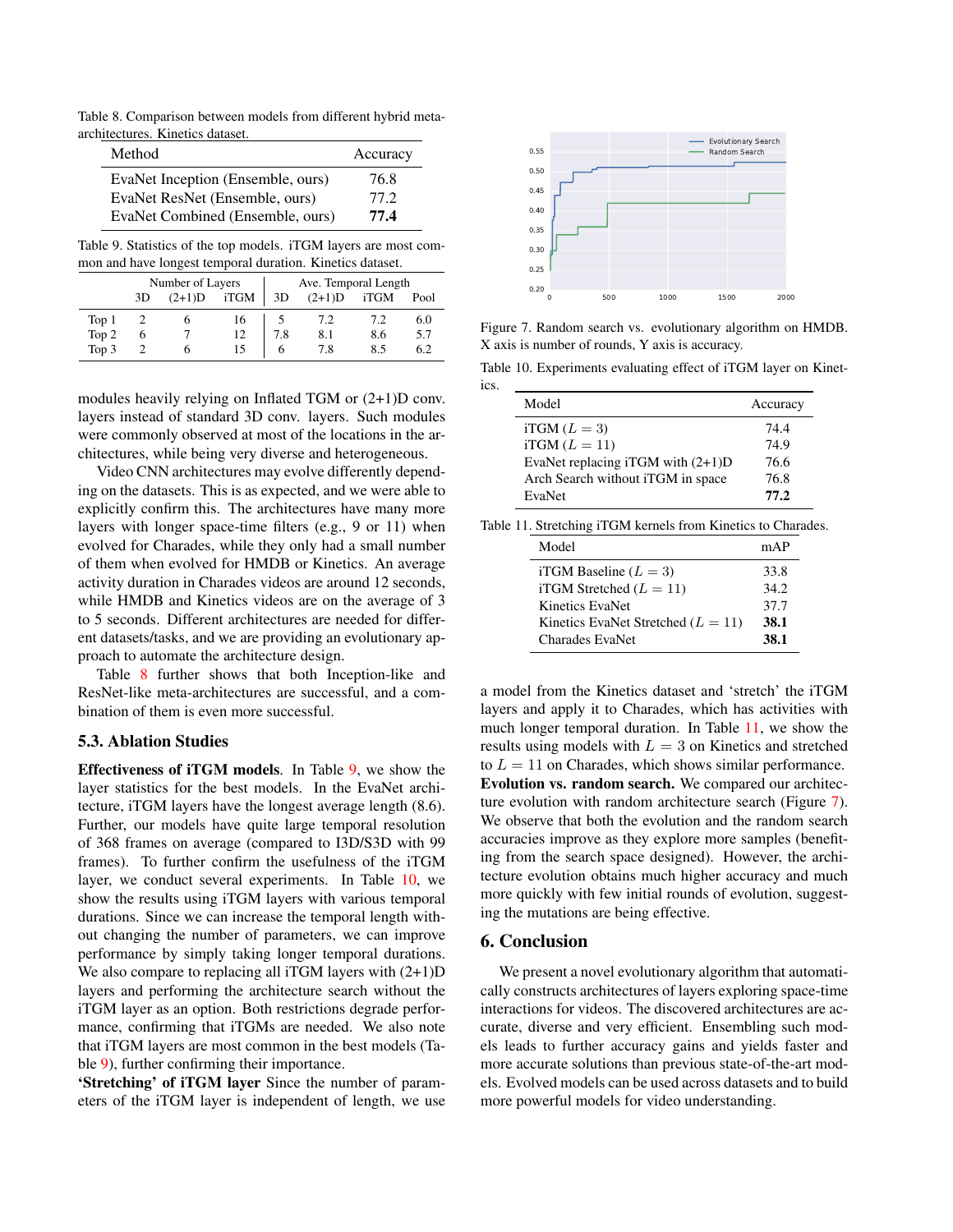## References

- <span id="page-8-0"></span>[1] Joao Carreira and Andrew Zisserman. Quo vadis, action recognition? a new model and the kinetics dataset. In *Proceedings of the IEEE Conference on Computer Vision and Pattern Recognition (CVPR)*, 2017. [1,](#page-0-1) [2,](#page-1-2) [3,](#page-2-1) [6,](#page-5-2) [7,](#page-6-3) [12](#page-11-1)
- <span id="page-8-27"></span>[2] Vasileios Choutas, Philippe Weinzaepfel, Jérôme Revaud, and Cordelia Schmid. Potion: Pose motion representation for action recognition. In *Proceedings of the IEEE Conference on Computer Vision and Pattern Recognition (CVPR)*, 2018. [6](#page-5-2)
- <span id="page-8-1"></span>[3] Christoph Feichtenhofer, Axel Pinz, and Andrew Zisserman. Convolutional two-stream network fusion for video action recognition. In *Proceedings of the IEEE Conference on Computer Vision and Pattern Recognition (CVPR)*, pages 1933– 1941, 2016. [1,](#page-0-1) [2,](#page-1-2) [6](#page-5-2)
- <span id="page-8-7"></span>[4] Kensho Hara, Hirokatsu Kataoka, and Yutaka Satoh. Learning spatio-temporal features with 3d residual networks for action recognition. In *Proceedings of the ICCV Workshop on Action, Gesture, and Emotion Recognition*, volume 2, page 4, 2017. [2](#page-1-2)
- <span id="page-8-4"></span>[5] Kaiming He, Xiangyu Zhang, Shaoqing Ren, and Jian Sun. Deep residual learning for image recognition. In *Proceedings of the IEEE Conference on Computer Vision and Pattern Recognition (CVPR)*, 2016. [1,](#page-0-1) [3](#page-2-1)
- <span id="page-8-14"></span>[6] Gao Huang, Zhuang Liu, Laurens van der Maaten, and Kilian Q. Weinberger. Densely connected convolutional networks. In *Proceedings of the IEEE Conference on Computer Vision and Pattern Recognition (CVPR)*, 2017. [3](#page-2-1)
- <span id="page-8-15"></span>[7] Simon Jegou, Michal Drozdzal, David Vazquez, Adriana Romero, and Yoshua Bengio. One hundred layers tiramisu: Fully convolutional densenets for semantic segmentation. 2016. [3](#page-2-1)
- <span id="page-8-20"></span>[8] Shuiwang Ji, Wei Xu, Ming Yang, and Kai Yu. 3d convolutional neural networks for human action recognition. In *International Conference on Machine Learning (ICML)*, pages 495–502, 2010. [3](#page-2-1)
- <span id="page-8-2"></span>[9] Andrej Karpathy, George Toderici, Sanketh Shetty, Thomas Leung, Rahul Sukthankar, and Li Fei-Fei. Large-scale video classification with convolutional neural networks. In *Proceedings of the IEEE Conference on Computer Vision and Pattern Recognition (CVPR)*, pages 1725–1732, 2014. [1,](#page-0-1) [2](#page-1-2)
- <span id="page-8-24"></span>[10] Will Kay, Joao Carreira, Karen Simonyan, Brian Zhang, Chloe Hillier, Sudheendra Vijayanarasimhan, Fabio Viola, Tim Green, Trevor Back, Paul Natsev, et al. The kinetics human action video dataset. *arXiv preprint arXiv:1705.06950*, 2017. [6](#page-5-2)
- <span id="page-8-12"></span>[11] A Krizhevsky, I Sutskever, and GE Hinton. Imagenet classification with deep convolutional neural networks. 2012. [3](#page-2-1)
- <span id="page-8-23"></span>[12] H. Kuehne, H. Jhuang, E. Garrote, T. Poggio, and T. Serre. HMDB: a large video database for human motion recognition. In *Proceedings of the IEEE International Conference on Computer Vision (ICCV)*, 2011. [6](#page-5-2)
- <span id="page-8-11"></span>[13] Y. LeCun, L. Bottou, Y. Bengio, and P. Haffner. Gradientbased learning applied to document recognition. 1998. [3](#page-2-1)
- <span id="page-8-13"></span>[14] Min Lin, Qiang Chen, and Shuicheng Yan. Network in network. 2013. [3](#page-2-1)
- <span id="page-8-16"></span>[15] Tsung-Yi Lin, Priya Goyal, Ross Girshick, Kaiming He, and Piotr Dollar. Focal loss for dense object detection. 2017. [3](#page-2-1)
- <span id="page-8-17"></span>[16] Wenjie Luo, Bin Yang, and Raquel Urtasun. Fast and furious: Real time end-to-end 3d detection, tracking and motion forecasting with a single convolutional net. 2018. [3](#page-2-1)
- <span id="page-8-21"></span>[17] Elman Mansimov, Nitish Srivastava, and Ruslan Salakhutdinov. Initialization strategies of spatio-temporal convolutional neural networks. *arXiv preprint arXiv:1503.07274*, 2015. [3](#page-2-1)
- <span id="page-8-26"></span>[18] Mathew Monfort, Alex Andonian, Bolei Zhou, Kandan Ramakrishnan, Sarah Adel Bargal, Tom Yan, Lisa Brown, Quanfu Fan, Dan Gutfruend, Carl Vondrick, et al. Moments in time dataset: one million videos for event understanding. *IEEE Transactions on Pattern Analysis and Machine Intelligence*, 2019. [6,](#page-5-2) [7](#page-6-3)
- <span id="page-8-9"></span>[19] Joe Yue-Hei Ng, Matthew Hausknecht, Sudheendra Vijayanarasimhan, Oriol Vinyals, Rajat Monga, and George Toderici. Beyond short snippets: Deep networks for video classification. In *Proceedings of the IEEE Conference on Computer Vision and Pattern Recognition (CVPR)*, pages 4694–4702. IEEE, 2015. [2,](#page-1-2) [3](#page-2-1)
- <span id="page-8-10"></span>[20] AJ Piergiovanni, Chenyou Fan, and Michael S Ryoo. Learning latent sub-events in activity videos using temporal attention filters. In *Proceedings of the American Association for Artificial Intelligence (AAAI)*, 2017. [2](#page-1-2)
- <span id="page-8-6"></span>[21] AJ Piergiovanni and Michael S. Ryoo. Temporal gaussian mixture layer for videos. In *International Conference on Machine Learning (ICML)*, 2019. [1,](#page-0-1) [3](#page-2-1)
- <span id="page-8-22"></span>[22] Esteban Real, Alok Aggarwal, Yanping Huang, and Quoc V Le. Regularized evolution for image classifier architecture search. *arXiv preprint arXiv:1802.01548*, 2018. [4,](#page-3-2) [5](#page-4-3)
- <span id="page-8-19"></span>[23] Esteban Real, Sherry Moore, Andrew Selle, Yutaka Leon Suematsu Saurabh Saxena, Quoc Le, and Alex Kurakin. Large-scale evolution of image classifiers. In *International Conference on Machine Learning (ICML)*, 2017. [3](#page-2-1)
- <span id="page-8-18"></span>[24] Shaoqing Ren, Kaiming He, Ross Girshick, and Jian Sun. Faster r-cnn: Towards real-time object detection with region proposal networks. 2015. [3](#page-2-1)
- <span id="page-8-28"></span>[25] Gunnar A Sigurdsson, Santosh Divvala, Ali Farhadi, and Abhinav Gupta. Asynchronous temporal fields for action recognition. *arXiv preprint arXiv:1612.06371*, 2016. [7](#page-6-3)
- <span id="page-8-25"></span>[26] Gunnar A. Sigurdsson, Gül Varol, Xiaolong Wang, Ali Farhadi, Ivan Laptev, and Abhinav Gupta. Hollywood in homes: Crowdsourcing data collection for activity understanding. In *Proceedings of European Conference on Computer Vision (ECCV)*, 2016. [6](#page-5-2)
- <span id="page-8-8"></span>[27] Karen Simonyan and Andrew Zisserman. Two-stream convolutional networks for action recognition in videos. In *Advances in Neural Information Processing Systems (NIPS)*, pages 568–576, 2014. [2,](#page-1-2) [6](#page-5-2)
- <span id="page-8-3"></span>[28] Christian Szegedy, Vincent Vanhoucke, Sergey Ioffe, Jon Shlens, and Zbigniew Wojna. Rethinking the inception architecture for computer vision. In *Proceedings of the IEEE Conference on Computer Vision and Pattern Recognition (CVPR)*, pages 2818–2826, 2016. [1,](#page-0-1) [3](#page-2-1)
- <span id="page-8-5"></span>[29] Mingxing Tan, Bo Chen, Ruoming Pang, Vijay Vasudevan, and Quoc V Le. Mnasnet: Platform-aware neural architecture search for mobile. *arXiv preprint arXiv:1807.11626*, 2018. [1,](#page-0-1) [3](#page-2-1)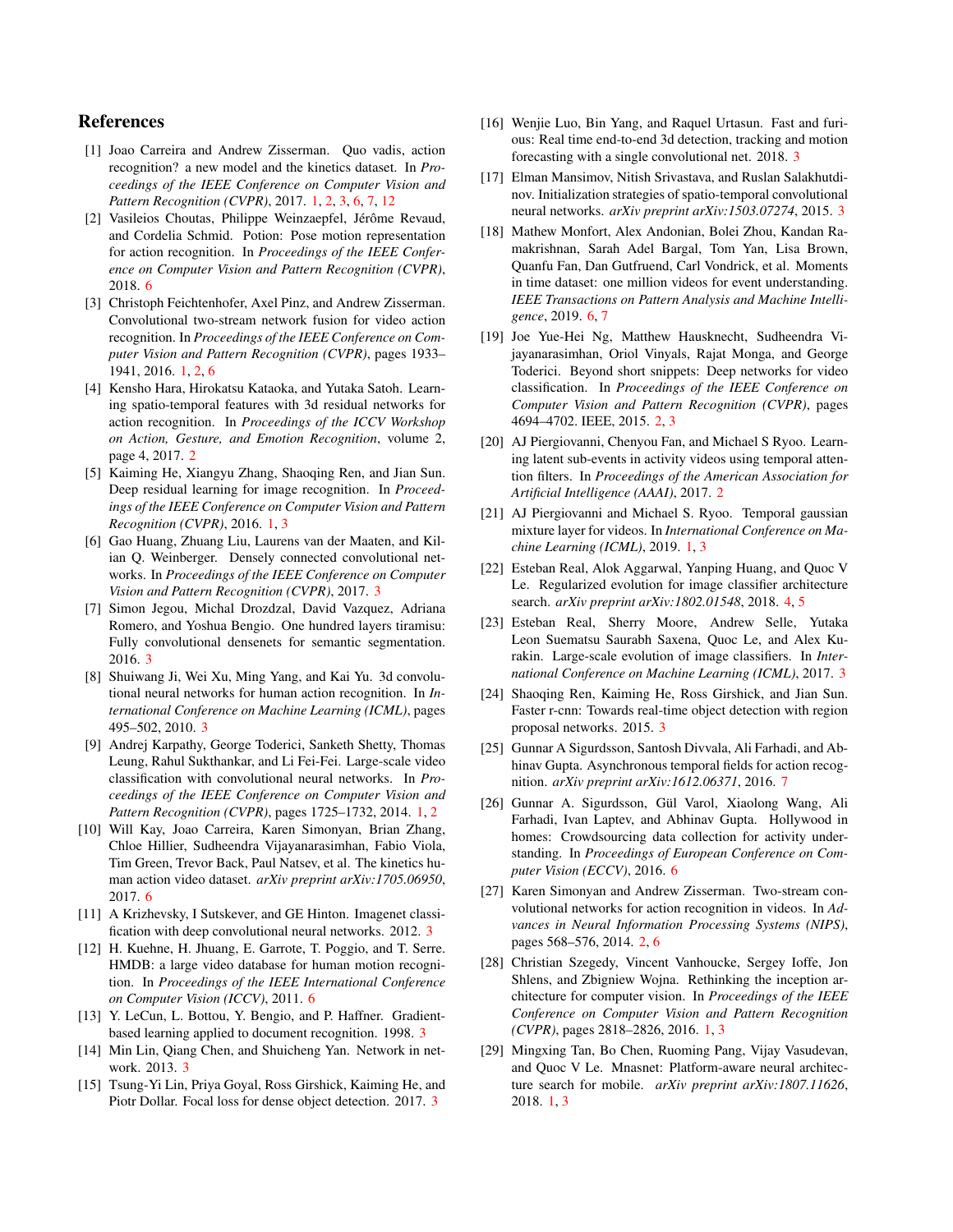- <span id="page-9-0"></span>[30] Du Tran, Lubomir D Bourdev, Rob Fergus, Lorenzo Torresani, and Manohar Paluri. C3d: generic features for video analysis. *CoRR, abs/1412.0767*, 2(7):8, 2014. [1,](#page-0-1) [2](#page-1-2)
- <span id="page-9-4"></span>[31] Du Tran, Jamie Ray, Zheng Shou, Shih-Fu Chang, and Manohar Paluri. Convnet architecture search for spatiotemporal feature learning. *arXiv preprint arXiv:1708.05038*, 2017. [2](#page-1-2)
- <span id="page-9-8"></span>[32] Du Tran, Jamie Ray, Zheng Shou, Shih-Fu Chang, and Manohar Paluri. Convnet architecture search for spatiotemporal feature learning. *arXiv preprint arXiv:1708.05038*, 2017. [3](#page-2-1)
- <span id="page-9-1"></span>[33] Du Tran, Heng Wang, Lorenzo Torresani, Jamie Ray, Yann LeCun, and Manohar Paluri. A closer look at spatiotemporal convolutions for action recognition. In *Proceedings of the IEEE Conference on Computer Vision and Pattern Recognition (CVPR)*, 2018. [1,](#page-0-1) [2,](#page-1-2) [3,](#page-2-1) [6,](#page-5-2) [12](#page-11-1)
- <span id="page-9-10"></span>[34] Jue Wang and Anoop Cherian. Learning discriminative video representations using adversarial perturbations. In *Proceedings of European Conference on Computer Vision (ECCV)*, 2018. [6](#page-5-2)
- <span id="page-9-9"></span>[35] Jue Wang, Anoop Cherian, Fatih Porikli, and Stephen Gould. Video representation learning using discriminative pooling. In *Proceedings of the IEEE Conference on Computer Vision and Pattern Recognition (CVPR)*, pages 1149–1158, 2018. [6,](#page-5-2) [7](#page-6-3)
- <span id="page-9-11"></span>[36] Xiaolong Wang, Ross Girshick, Abhinav Gupta, and Kaiming He. Non-local neural networks. In *Proceedings of the IEEE Conference on Computer Vision and Pattern Recognition (CVPR)*, 2018. [7,](#page-6-3) [12](#page-11-1)
- <span id="page-9-6"></span>[37] Saining Xie, Ross Girshick, Piotr Dollar, Zhuowen Tu, and Kaiming He. Aggregated residual transformations for deep neural networks. In *Proceedings of the IEEE Conference on Computer Vision and Pattern Recognition (CVPR)*, 2017. [3](#page-2-1)
- <span id="page-9-2"></span>[38] Saining Xie, Chen Sun, Jonathan Huang, Zhuowen Tu, and Kevin Murphy. Rethinking spatiotemporal feature learning for video understanding, 2018. [1,](#page-0-1) [2,](#page-1-2) [3,](#page-2-1) [4,](#page-3-2) [7,](#page-6-3) [12](#page-11-1)
- <span id="page-9-5"></span>[39] Serena Yeung, Olga Russakovsky, Ning Jin, Mykhaylo Andriluka, Greg Mori, and Li Fei-Fei. Every moment counts: Dense detailed labeling of actions in complex videos. *International Journal of Computer Vision (IJCV)*, pages 1–15, 2015. [3](#page-2-1)
- <span id="page-9-12"></span>[40] Bolei Zhou, Alex Andonian, and Antonio Torralba. Temporal relational reasoning in videos. *arXiv preprint arXiv:1711.08496*, 2017. [7](#page-6-3)
- <span id="page-9-3"></span>[41] Barret Zoph and Quoc Le. Neural architecture search with reinforcement learning. In *International Conference on Learning Representations (ICLR)*, 2017. [1,](#page-0-1) [3,](#page-2-1) [4](#page-3-2)
- <span id="page-9-7"></span>[42] Barret Zoph, Vijay Vasudevan, Jonathon Shlens, and Quoc V Le. Learning transferable architectures for scalable image recognition. In *Proceedings of the IEEE Conference on Computer Vision and Pattern Recognition (CVPR)*, 2018. [3](#page-2-1)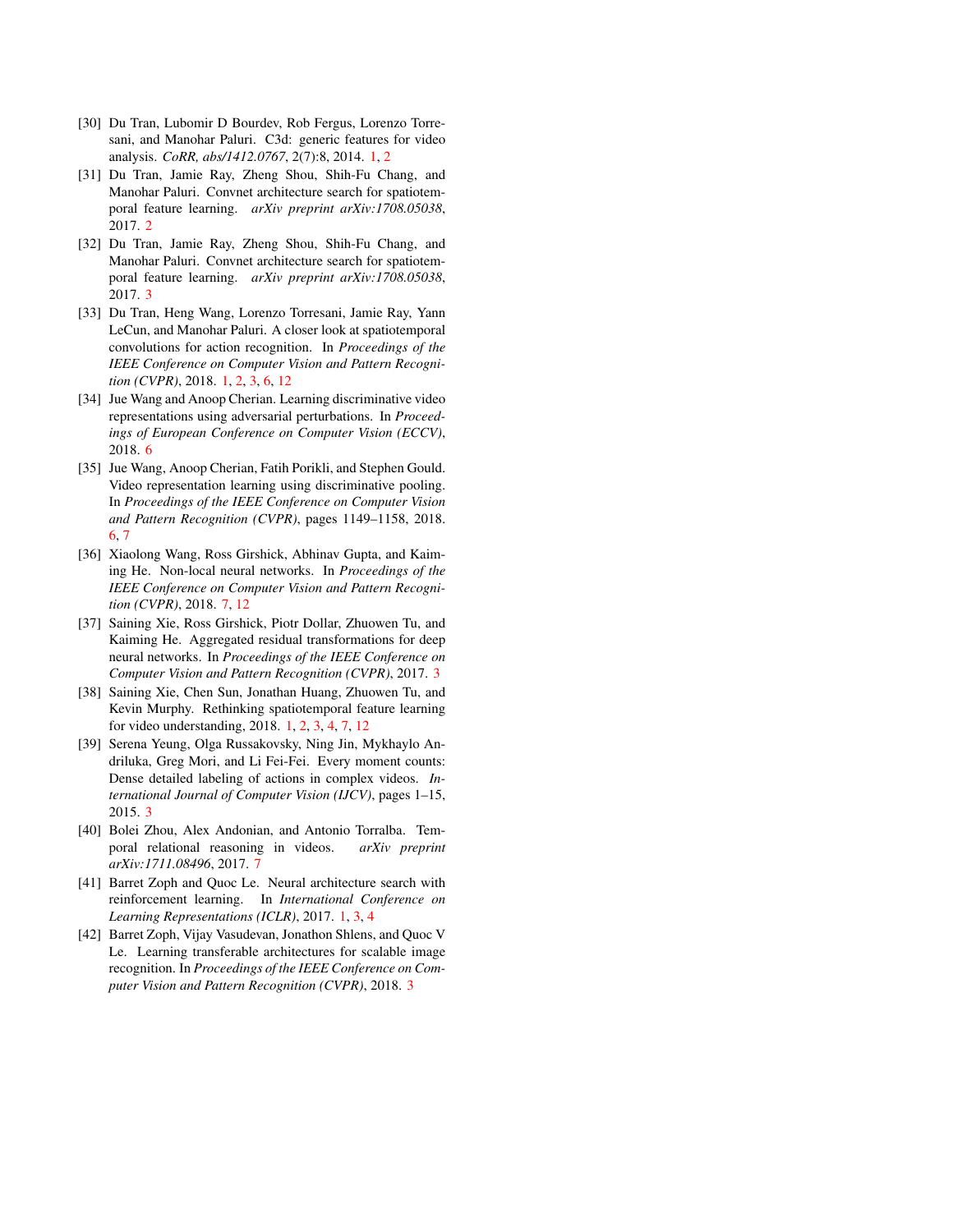### A. Inception-like meta-architecture

Similar to Fig. 4 of the main paper describing ResNetlike meta-architecture, we also describe the Inception-like meta-architecture we used. Fig. [9](#page-11-2) describes the architecture with nine modifiable modules, it has a 'stem' of five modules. Note that the modules are evolved to be heterogeneous, having different combination of multiple conv. and pooling layers for each module. We describe multiple examples of such evolved architectures following the Inception-like meta-architectures in Figs. [10,](#page-13-0) [11,](#page-13-1) [12,](#page-14-0) [13,](#page-14-1) [14,](#page-15-0) [15,](#page-15-1) [16,](#page-16-0) [17,](#page-16-1) and [18.](#page-17-0)

## B. Evolution training details

Our architecture evolution was done with 50 parallel workers. Each worker selects  $S = 25$  random samples from the population to generate one new child architecture based on the individual with the highest fitness (i.e., the parent). The architecture is trained using 12 GPUs on the training data. As training video CNNs is computationally expensive, during the search, we train the models with video segments of size  $32 \times 176 \times 176$  (for HMDB and Kinetics) or  $64 \times 176 \times 176$  (for Charades) where 32 and 64 are the number of frames. We use the batch size of 144 (12 per GPU). Each newly generated child architecture is trained for 1000 iterations (i.e., it looks at 144000 samples), then evaluated with a separate validation set of 1000 examples. The classification accuracy measured using the validation becomes the 'fitness' used in our algorithm. We observed that relative recognition performances of the models (on the validation set) is stable after training for 1000 iterations, and we used this setting in our evolutionary algorithm to reduce the model training time necessary for the architecture evaluation.

## C. Mutation rate

In Fig. [8,](#page-10-0) we compare the architecture evolution done with a constant mutation rate of 1 or 3 (per round) and our annealed mutation rate. As we described in the main section of the paper, our evolutionary algorithm applies a set of random mutation operators at each round. In our annealed mutation rate strategy, the number of the mutation operators to apply is decided based on the evolution round  $i$ : it starts with  $d = 7$  mutations initially and it is linearly decreased by  $|i/r|$  where r is 100 in our experimental setting. That is, at the *i*th round, a total of  $max([d - i/r], 1)$  random mutations were applied to the parent. We find that the annealed mutation rate performs the best. Our strategy allows the search to explore more diverse architectures based on the best initial models, but then refine the top performing models after many evolution rounds.



<span id="page-10-0"></span>Figure 8. Comparison of the architecture search with various mutation rates. We observe that the constant rate takes longer to reach higher performance while the higher mutation rate initially learns faster, but plateaus at a lower value. Annealing the mutation rate based on the number of architectures evaluated provides the best performance. The  $x$ -axis is the number of evolutionary rounds and the y-axis is the accuracy after training for 1000 iterations.

Table 12. Kinetics performance comparison to baselines.

<span id="page-10-1"></span>

|                                      | <b>RGB</b> | Flow | $RGB + F$ |  |
|--------------------------------------|------------|------|-----------|--|
| <b>Baselines</b>                     |            |      |           |  |
| 3D Conv                              | 70.6       | 62.1 | 72.6      |  |
| $(2+1)D$ Conv                        | 71.1       | 62.5 | 74.3      |  |
| <b>iTGM</b> Conv                     | 71.2       | 62.8 | 74.4      |  |
| 3D-Ensemble                          |            |      | 74.6      |  |
| iTGM-Ensemble                        |            |      | 74.7      |  |
| Top individual models from evolution |            |      |           |  |
| Top 1                                | 71.9       | 63.8 | 76.4      |  |
| Top 2                                | 71.7       | 64.9 | 75.5      |  |
| Top 3                                | 72.9       | 64.8 | 75.7      |  |
| EvaNet                               |            |      | 77.2      |  |

### D. Supplementary results and experiments

In addition to the experimental results in the main paper, we below provide additional tables comparing our EvaNet against more detailed baselines sharing the same metaarchitecture as our EvaNet. Table [12](#page-10-1) compares baseline and EvaNet models only using RGB input, optical flow input, and both. Table [13](#page-11-0) illustrates the performances of our EvaNet as well as previous works on two different settings of Kinetics-400. Note that Kinetics is periodically removing some of its training/validation/testing videos, and the accuracies of the approach thus changes depending on which version they were trained/tested on, thus the results are not directly comparable to the ones published on the larger set. Table [14](#page-11-3) compares EvaNet with various baselines similar to Table [12,](#page-10-1) this time using the Charades dataset.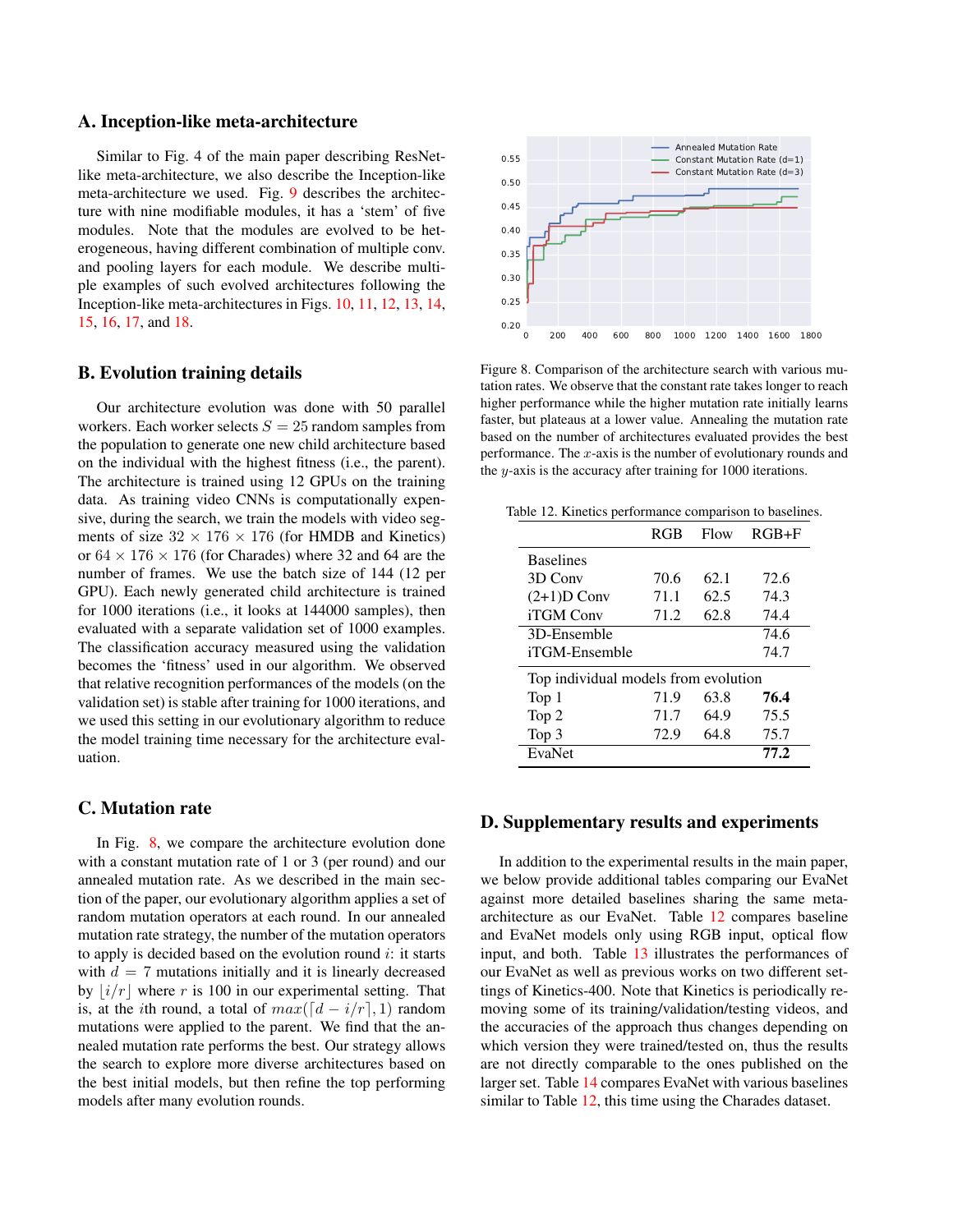<span id="page-11-1"></span>

<span id="page-11-2"></span>Figure 9. Inception-like meta-architecture.

<span id="page-11-0"></span>Table 13. Kinetics-400 accuracy. Note that \* are the reported numbers on the initial Kinetics dataset, which is no longer available. We report the numbers based on the new Kinetics version from Nov 2018. The new version has 8% less training/validation videos.

| Method                   | Kinetics-400 |         |  |
|--------------------------|--------------|---------|--|
|                          | new          | old     |  |
| Two-stream I3D $[1]$     | 72.6         | $74.1*$ |  |
| Two-stream $(2+1)D$ [33] |              | $75.4*$ |  |
| ResNet-50 $(2+1)D$       | 72.1         |         |  |
| ResNet-101 (2+1)D        | 72.8         |         |  |
| Two-stream S3D-G [38]    | 76.2         | $77.2*$ |  |
| Non-local NN $[36]$      |              | $77.7*$ |  |
| $ResNet-50 + Non-local$  | 73.5         |         |  |
| EvaNet (ours)            | 77.2         |         |  |

## E. Discovered architectures

We here present diverse architectures evolved in the following figures. The color of each layer corresponds to a specific layer type. Check Fig. 1 of the main paper for the illustration.

In Figures [10,](#page-13-0) [11,](#page-13-1) and [12,](#page-14-0) we show the Inception-like architectures found when searching on Kinetics using RGB inputs. We observe that the networks learn quite different architectures. For example, the third inception module is quite different in all three networks. In Figures [13,](#page-14-1) [14,](#page-15-0) and

|  | Table 14. Charades performance comparison to baselines, all ini- |  |  |
|--|------------------------------------------------------------------|--|--|
|  | tialized with ImageNet or Kinetics weights.                      |  |  |

<span id="page-11-3"></span>

|                                      | ImageNet | Kinetics |  |
|--------------------------------------|----------|----------|--|
| <b>Baselines</b>                     |          |          |  |
| 3D Conv                              | 17.2.    | 34.6     |  |
| $(2+1)D$ Conv                        | 17.1     | 34.7     |  |
| iTGM Conv                            | 17.2     | 34.9     |  |
| 3D-Ensemble                          | 17.4     | 35.2     |  |
| iTGM-Ensemble                        | 17.8     | 35.7     |  |
| Top individual models from evolution |          |          |  |
| Top 1                                | 22.3     | 37.3     |  |
| Top 2                                | 24.1     | 36.8     |  |
| Top 3                                | 23.2     | 36.6     |  |
| EvaNet                               | 26.6     | 38.1     |  |

[15,](#page-15-1) we illustrate the models found when searching on Kinetics using optical flow as input. When using optical flow as input, we observe that the architectures perfer to use layers with shorter temporal durations, using very few layers with size 11 and 9 when compared to the RGB networks.  $(2+1)D$ conv layers and iTGM layers were used much more commonly in both RGB and optical flow architectures. Parallel space-time conv and pooling layers with different temporal lengths were also very commonly observed.

In Figures [16,](#page-16-0) [17,](#page-16-1) and [18,](#page-17-0) we illustrate the Inceptionlike architectures evolved on Charades. We observe that on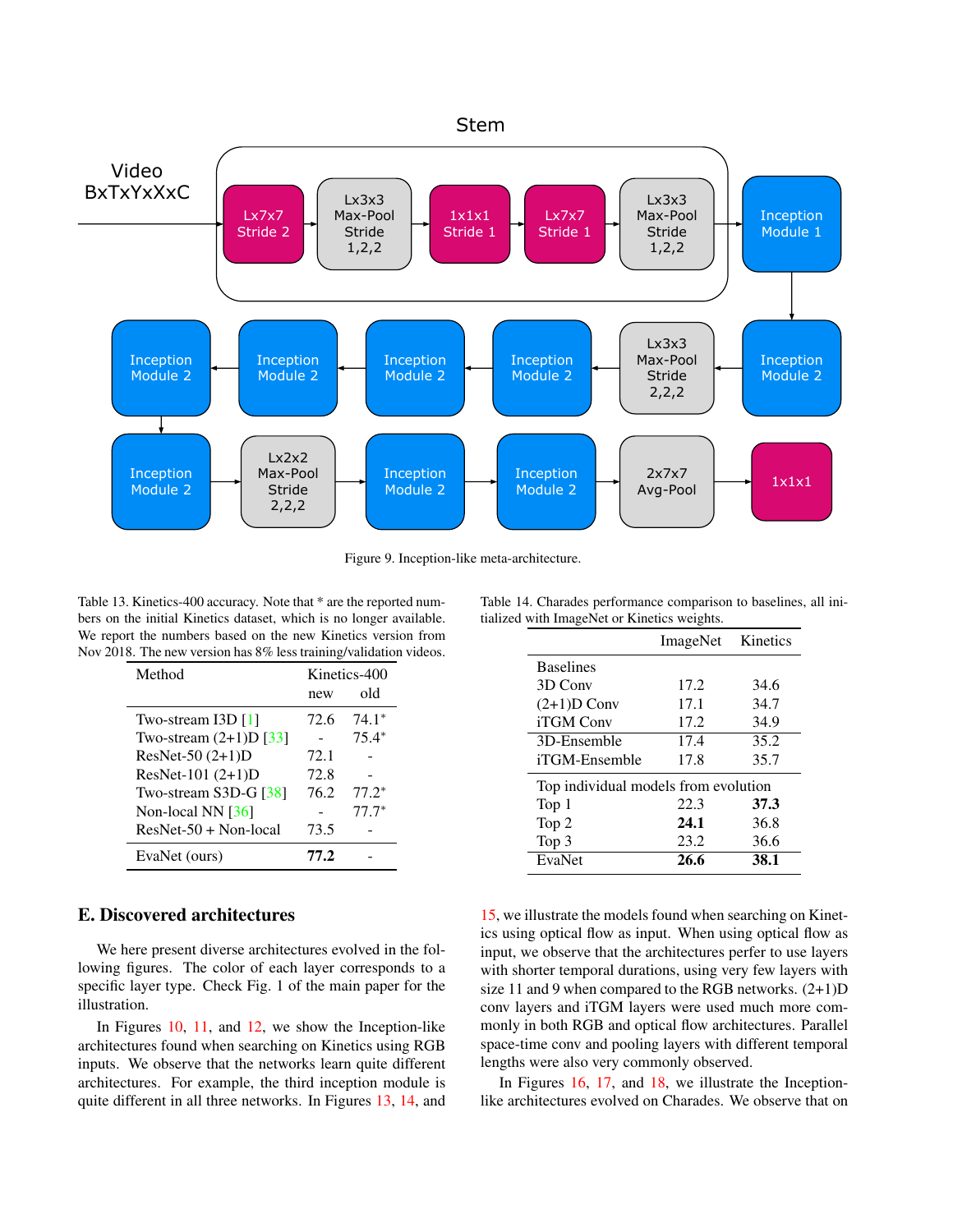Charades, the architectures generally capture longer temporal intervals (e.g., the first layer has size 11) and many layers contain longer kernels (i.e., 9 and 11) especially compared to the architectures found on Kinetics.

In addition, we also illustrate evolved architectures based on our ResNet-like meta-architecture. Similar to the above mentioned figures, we show three examples of evolved architectures per Kinetics-RGB and Kinetics-Flow. Figs. [19,](#page-17-1) Figs. [20,](#page-17-2) Figs. [21,](#page-17-3) Figs. [22,](#page-17-4) Figs. [23,](#page-17-5) and Figs. [24](#page-17-6) show the architectures.

## References

- [1] Joao Carreira and Andrew Zisserman. Quo vadis, action recognition? a new model and the kinetics dataset. In *Proceedings of the IEEE Conference on Computer Vision and Pattern Recognition (CVPR)*, 2017. [1,](#page-0-1) [2,](#page-1-2) [3,](#page-2-1) [6,](#page-5-2) [7,](#page-6-3) [12](#page-11-1)
- [2] Vasileios Choutas, Philippe Weinzaepfel, Jérôme Revaud, and Cordelia Schmid. Potion: Pose motion representation for action recognition. In *Proceedings of the IEEE Conference on Computer Vision and Pattern Recognition (CVPR)*, 2018. [6](#page-5-2)
- [3] Christoph Feichtenhofer, Axel Pinz, and Andrew Zisserman. Convolutional two-stream network fusion for video action recognition. In *Proceedings of the IEEE Conference on Computer Vision and Pattern Recognition (CVPR)*, pages 1933– 1941, 2016. [1,](#page-0-1) [2,](#page-1-2) [6](#page-5-2)
- [4] Kensho Hara, Hirokatsu Kataoka, and Yutaka Satoh. Learning spatio-temporal features with 3d residual networks for action recognition. In *Proceedings of the ICCV Workshop on Action, Gesture, and Emotion Recognition*, volume 2, page 4, 2017. [2](#page-1-2)
- [5] Kaiming He, Xiangyu Zhang, Shaoqing Ren, and Jian Sun. Deep residual learning for image recognition. In *Proceedings of the IEEE Conference on Computer Vision and Pattern Recognition (CVPR)*, 2016. [1,](#page-0-1) [3](#page-2-1)
- [6] Gao Huang, Zhuang Liu, Laurens van der Maaten, and Kilian Q. Weinberger. Densely connected convolutional networks. In *Proceedings of the IEEE Conference on Computer Vision and Pattern Recognition (CVPR)*, 2017. [3](#page-2-1)
- [7] Simon Jegou, Michal Drozdzal, David Vazquez, Adriana Romero, and Yoshua Bengio. One hundred layers tiramisu: Fully convolutional densenets for semantic segmentation. 2016. [3](#page-2-1)
- [8] Shuiwang Ji, Wei Xu, Ming Yang, and Kai Yu. 3d convolutional neural networks for human action recognition. In *International Conference on Machine Learning (ICML)*, pages 495–502, 2010. [3](#page-2-1)
- [9] Andrej Karpathy, George Toderici, Sanketh Shetty, Thomas Leung, Rahul Sukthankar, and Li Fei-Fei. Large-scale video classification with convolutional neural networks. In *Proceedings of the IEEE Conference on Computer Vision and Pattern Recognition (CVPR)*, pages 1725–1732, 2014. [1,](#page-0-1) [2](#page-1-2)
- [10] Will Kay, Joao Carreira, Karen Simonyan, Brian Zhang, Chloe Hillier, Sudheendra Vijayanarasimhan, Fabio Viola, Tim Green, Trevor Back, Paul Natsev, et al. The kinetics human action video dataset. *arXiv preprint arXiv:1705.06950*, 2017. [6](#page-5-2)
- [11] A Krizhevsky, I Sutskever, and GE Hinton. Imagenet classification with deep convolutional neural networks. 2012. [3](#page-2-1)
- [12] H. Kuehne, H. Jhuang, E. Garrote, T. Poggio, and T. Serre. HMDB: a large video database for human motion recognition. In *Proceedings of the IEEE International Conference on Computer Vision (ICCV)*, 2011. [6](#page-5-2)
- [13] Y. LeCun, L. Bottou, Y. Bengio, and P. Haffner. Gradientbased learning applied to document recognition. 1998. [3](#page-2-1)
- [14] Min Lin, Qiang Chen, and Shuicheng Yan. Network in network. 2013. [3](#page-2-1)
- [15] Tsung-Yi Lin, Priya Goyal, Ross Girshick, Kaiming He, and Piotr Dollar. Focal loss for dense object detection. 2017. [3](#page-2-1)
- [16] Wenjie Luo, Bin Yang, and Raquel Urtasun. Fast and furious: Real time end-to-end 3d detection, tracking and motion forecasting with a single convolutional net. 2018. [3](#page-2-1)
- [17] Elman Mansimov, Nitish Srivastava, and Ruslan Salakhutdinov. Initialization strategies of spatio-temporal convolutional neural networks. *arXiv preprint arXiv:1503.07274*, 2015. [3](#page-2-1)
- [18] Mathew Monfort, Alex Andonian, Bolei Zhou, Kandan Ramakrishnan, Sarah Adel Bargal, Tom Yan, Lisa Brown, Quanfu Fan, Dan Gutfruend, Carl Vondrick, et al. Moments in time dataset: one million videos for event understanding. *IEEE Transactions on Pattern Analysis and Machine Intelligence*, 2019. [6,](#page-5-2) [7](#page-6-3)
- [19] Joe Yue-Hei Ng, Matthew Hausknecht, Sudheendra Vijayanarasimhan, Oriol Vinyals, Rajat Monga, and George Toderici. Beyond short snippets: Deep networks for video classification. In *Proceedings of the IEEE Conference on Computer Vision and Pattern Recognition (CVPR)*, pages 4694–4702. IEEE, 2015. [2,](#page-1-2) [3](#page-2-1)
- [20] AJ Piergiovanni, Chenyou Fan, and Michael S Ryoo. Learning latent sub-events in activity videos using temporal attention filters. In *Proceedings of the American Association for Artificial Intelligence (AAAI)*, 2017. [2](#page-1-2)
- [21] AJ Piergiovanni and Michael S. Ryoo. Temporal gaussian mixture layer for videos. In *International Conference on Machine Learning (ICML)*, 2019. [1,](#page-0-1) [3](#page-2-1)
- [22] Esteban Real, Alok Aggarwal, Yanping Huang, and Quoc V Le. Regularized evolution for image classifier architecture search. *arXiv preprint arXiv:1802.01548*, 2018. [4,](#page-3-2) [5](#page-4-3)
- [23] Esteban Real, Sherry Moore, Andrew Selle, Yutaka Leon Suematsu Saurabh Saxena, Quoc Le, and Alex Kurakin. Large-scale evolution of image classifiers. In *International Conference on Machine Learning (ICML)*, 2017. [3](#page-2-1)
- [24] Shaoqing Ren, Kaiming He, Ross Girshick, and Jian Sun. Faster r-cnn: Towards real-time object detection with region proposal networks. 2015. [3](#page-2-1)
- [25] Gunnar A Sigurdsson, Santosh Divvala, Ali Farhadi, and Abhinav Gupta. Asynchronous temporal fields for action recognition. *arXiv preprint arXiv:1612.06371*, 2016. [7](#page-6-3)
- [26] Gunnar A. Sigurdsson, Gül Varol, Xiaolong Wang, Ali Farhadi, Ivan Laptev, and Abhinav Gupta. Hollywood in homes: Crowdsourcing data collection for activity understanding. In *Proceedings of European Conference on Computer Vision (ECCV)*, 2016. [6](#page-5-2)
- [27] Karen Simonyan and Andrew Zisserman. Two-stream convolutional networks for action recognition in videos. In *Ad-*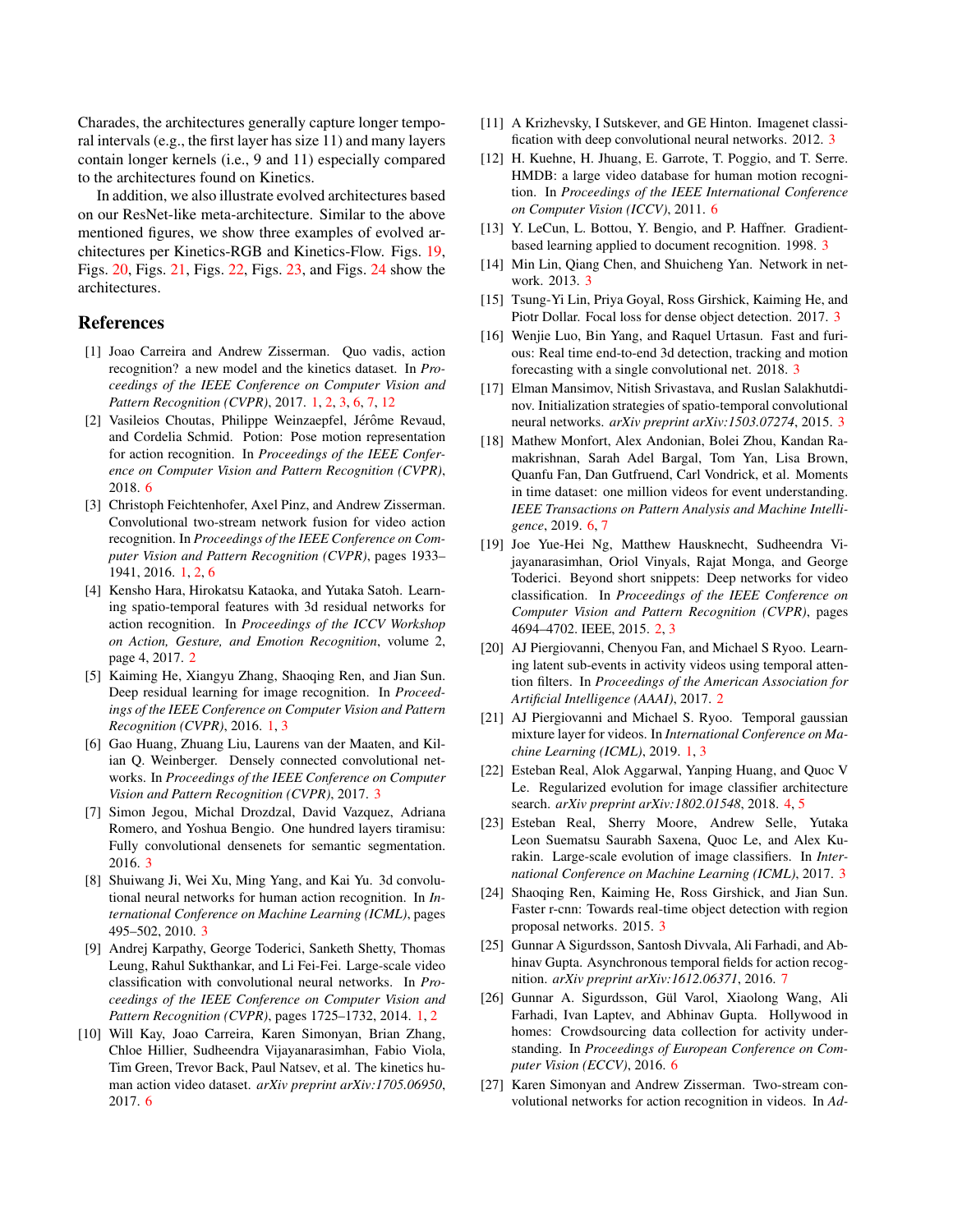

<span id="page-13-0"></span>Figure 10. Kinetics RGB Top 1 with Inception Meta-architecture.



<span id="page-13-1"></span>Figure 11. Kinetics RGB Top 2 with Inception Meta-architecture.

*vances in Neural Information Processing Systems (NIPS)*, pages 568–576, 2014. [2,](#page-1-2) [6](#page-5-2)

- [28] Christian Szegedy, Vincent Vanhoucke, Sergey Ioffe, Jon Shlens, and Zbigniew Wojna. Rethinking the inception architecture for computer vision. In *Proceedings of the IEEE Conference on Computer Vision and Pattern Recognition (CVPR)*, pages 2818–2826, 2016. [1,](#page-0-1) [3](#page-2-1)
- [29] Mingxing Tan, Bo Chen, Ruoming Pang, Vijay Vasudevan, and Quoc V Le. Mnasnet: Platform-aware neural architecture search for mobile. *arXiv preprint arXiv:1807.11626*, 2018. [1,](#page-0-1) [3](#page-2-1)
- [30] Du Tran, Lubomir D Bourdev, Rob Fergus, Lorenzo Torresani, and Manohar Paluri. C3d: generic features for video analysis. *CoRR, abs/1412.0767*, 2(7):8, 2014. [1,](#page-0-1) [2](#page-1-2)
- [31] Du Tran, Jamie Ray, Zheng Shou, Shih-Fu Chang, and Manohar Paluri. Convnet architecture search for spatiotemporal feature learning. *arXiv preprint arXiv:1708.05038*, 2017. [2](#page-1-2)
- [32] Du Tran, Jamie Ray, Zheng Shou, Shih-Fu Chang, and Manohar Paluri. Convnet architecture search for spatiotemporal feature learning. *arXiv preprint arXiv:1708.05038*, 2017. [3](#page-2-1)
- [33] Du Tran, Heng Wang, Lorenzo Torresani, Jamie Ray, Yann LeCun, and Manohar Paluri. A closer look at spatiotemporal convolutions for action recognition. In *Proceedings of the IEEE Conference on Computer Vision and Pattern Recognition (CVPR)*, 2018. [1,](#page-0-1) [2,](#page-1-2) [3,](#page-2-1) [6,](#page-5-2) [12](#page-11-1)
- [34] Jue Wang and Anoop Cherian. Learning discriminative video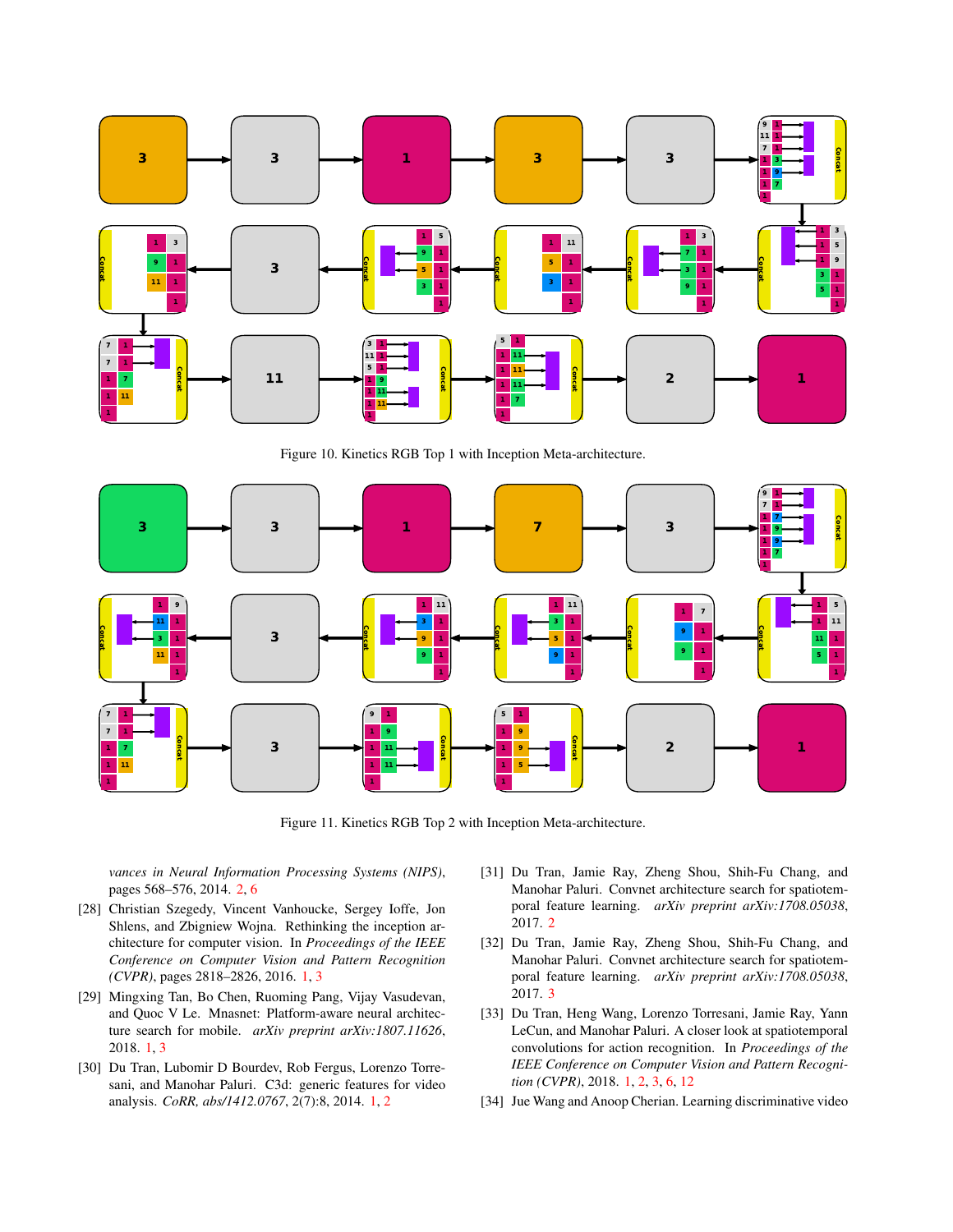

<span id="page-14-0"></span>Figure 12. Kinetics RGB Top 3 with Inception Meta-architecture.



<span id="page-14-1"></span>Figure 13. Kinetics optical flow Top 1 with Inception Meta-architecture.

representations using adversarial perturbations. In *Proceedings of European Conference on Computer Vision (ECCV)*, 2018. [6](#page-5-2)

- [35] Jue Wang, Anoop Cherian, Fatih Porikli, and Stephen Gould. Video representation learning using discriminative pooling. In *Proceedings of the IEEE Conference on Computer Vision and Pattern Recognition (CVPR)*, pages 1149–1158, 2018. [6,](#page-5-2) [7](#page-6-3)
- [36] Xiaolong Wang, Ross Girshick, Abhinav Gupta, and Kaiming He. Non-local neural networks. In *Proceedings of the IEEE Conference on Computer Vision and Pattern Recognition (CVPR)*, 2018. [7,](#page-6-3) [12](#page-11-1)
- [37] Saining Xie, Ross Girshick, Piotr Dollar, Zhuowen Tu, and Kaiming He. Aggregated residual transformations for deep

neural networks. In *Proceedings of the IEEE Conference on Computer Vision and Pattern Recognition (CVPR)*, 2017. [3](#page-2-1)

- [38] Saining Xie, Chen Sun, Jonathan Huang, Zhuowen Tu, and Kevin Murphy. Rethinking spatiotemporal feature learning for video understanding, 2018. [1,](#page-0-1) [2,](#page-1-2) [3,](#page-2-1) [4,](#page-3-2) [7,](#page-6-3) [12](#page-11-1)
- [39] Serena Yeung, Olga Russakovsky, Ning Jin, Mykhaylo Andriluka, Greg Mori, and Li Fei-Fei. Every moment counts: Dense detailed labeling of actions in complex videos. *International Journal of Computer Vision (IJCV)*, pages 1–15, 2015. [3](#page-2-1)
- [40] Bolei Zhou, Alex Andonian, and Antonio Torralba. Temporal relational reasoning in videos. *arXiv preprint arXiv:1711.08496*, 2017. [7](#page-6-3)
- [41] Barret Zoph and Quoc Le. Neural architecture search with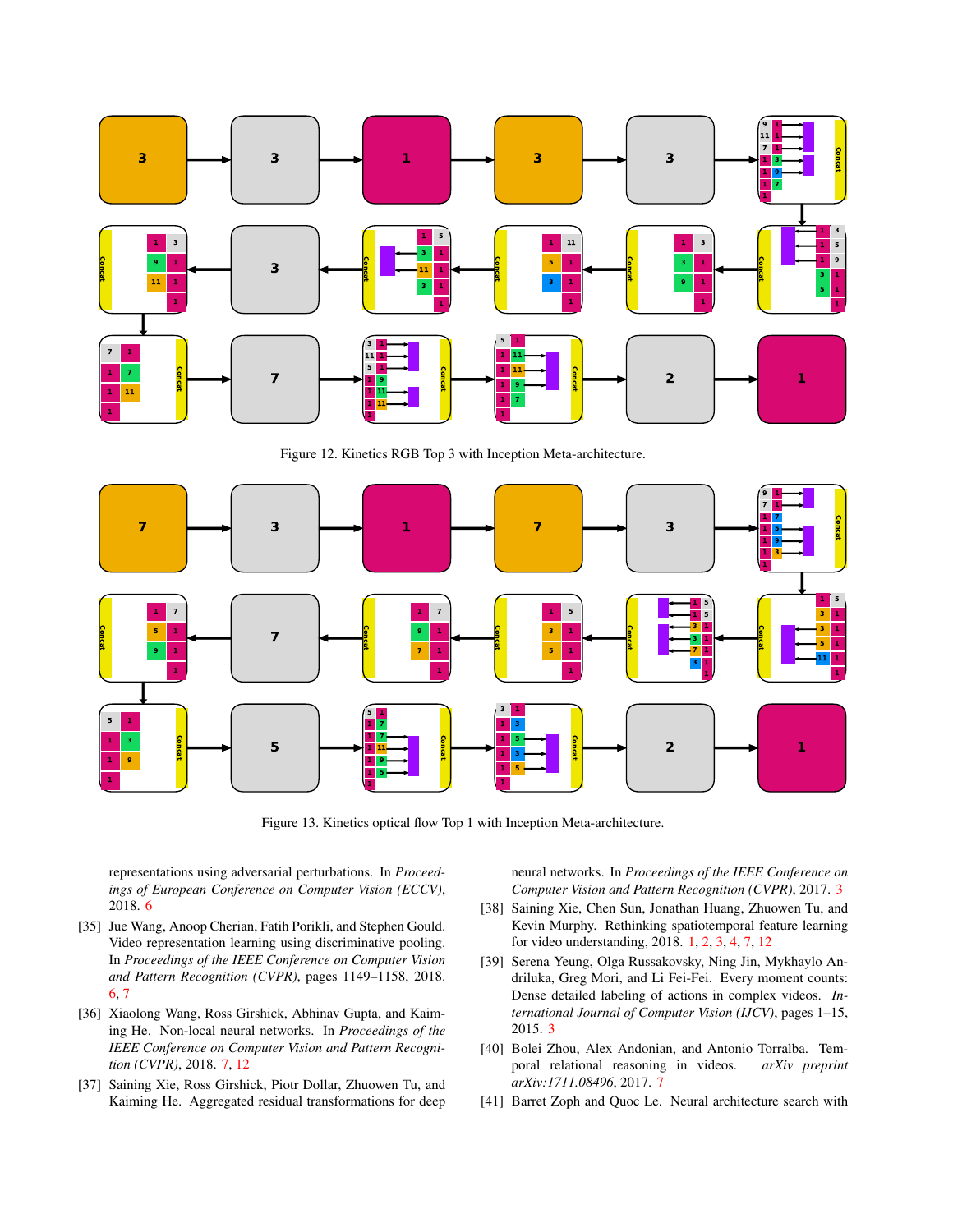

<span id="page-15-0"></span>Figure 14. Kinetics optical flow Top 2 with Inception Meta-architecture.



<span id="page-15-1"></span>Figure 15. Kinetics optical flow Top 3 with Inception Meta-architecture.

reinforcement learning. In *International Conference on Learning Representations (ICLR)*, 2017. [1,](#page-0-1) [3,](#page-2-1) [4](#page-3-2)

[42] Barret Zoph, Vijay Vasudevan, Jonathon Shlens, and Quoc V Le. Learning transferable architectures for scalable image recognition. In *Proceedings of the IEEE Conference on Computer Vision and Pattern Recognition (CVPR)*, 2018. [3](#page-2-1)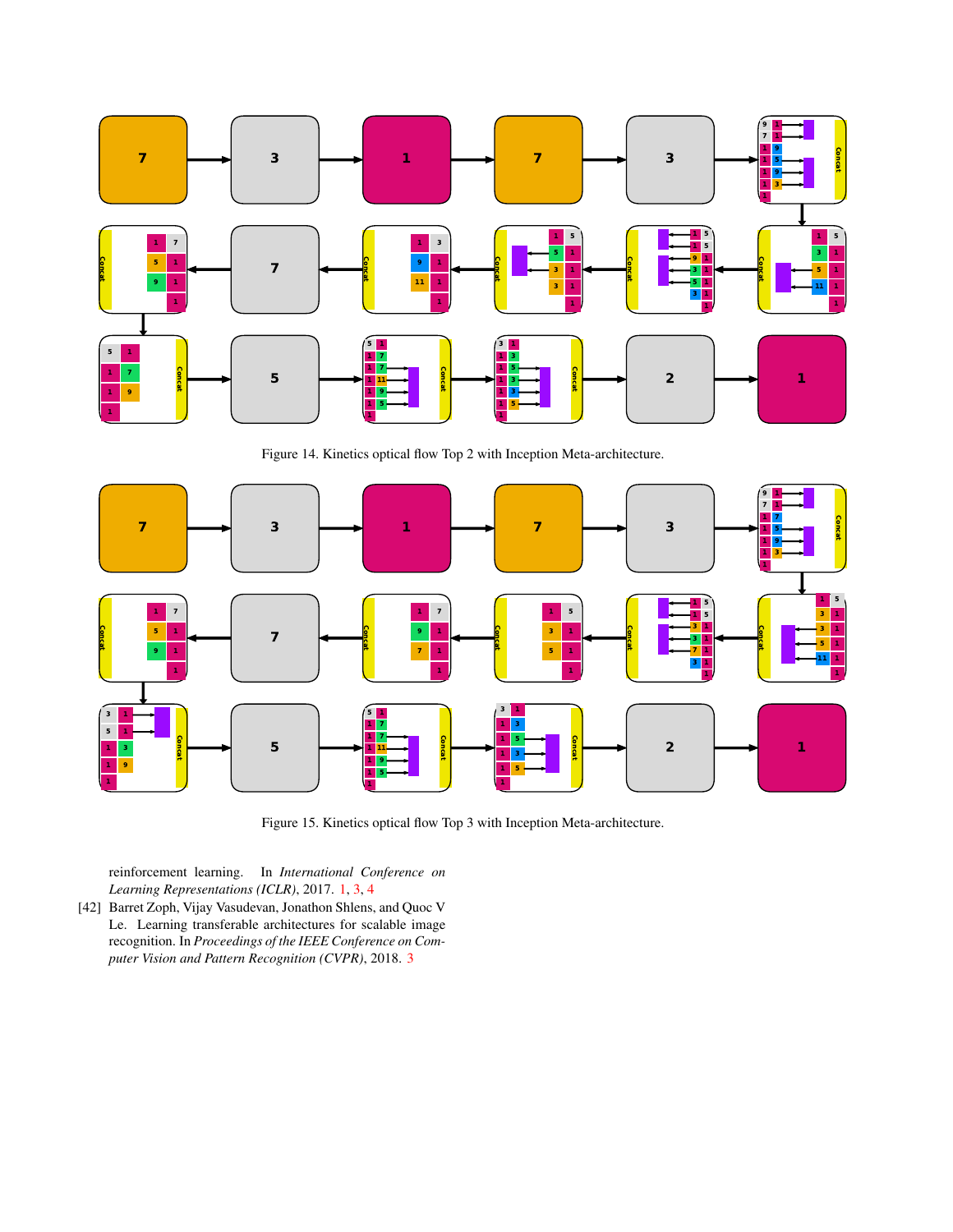

<span id="page-16-0"></span>



<span id="page-16-1"></span>Figure 17. Charades RGB Top 2.